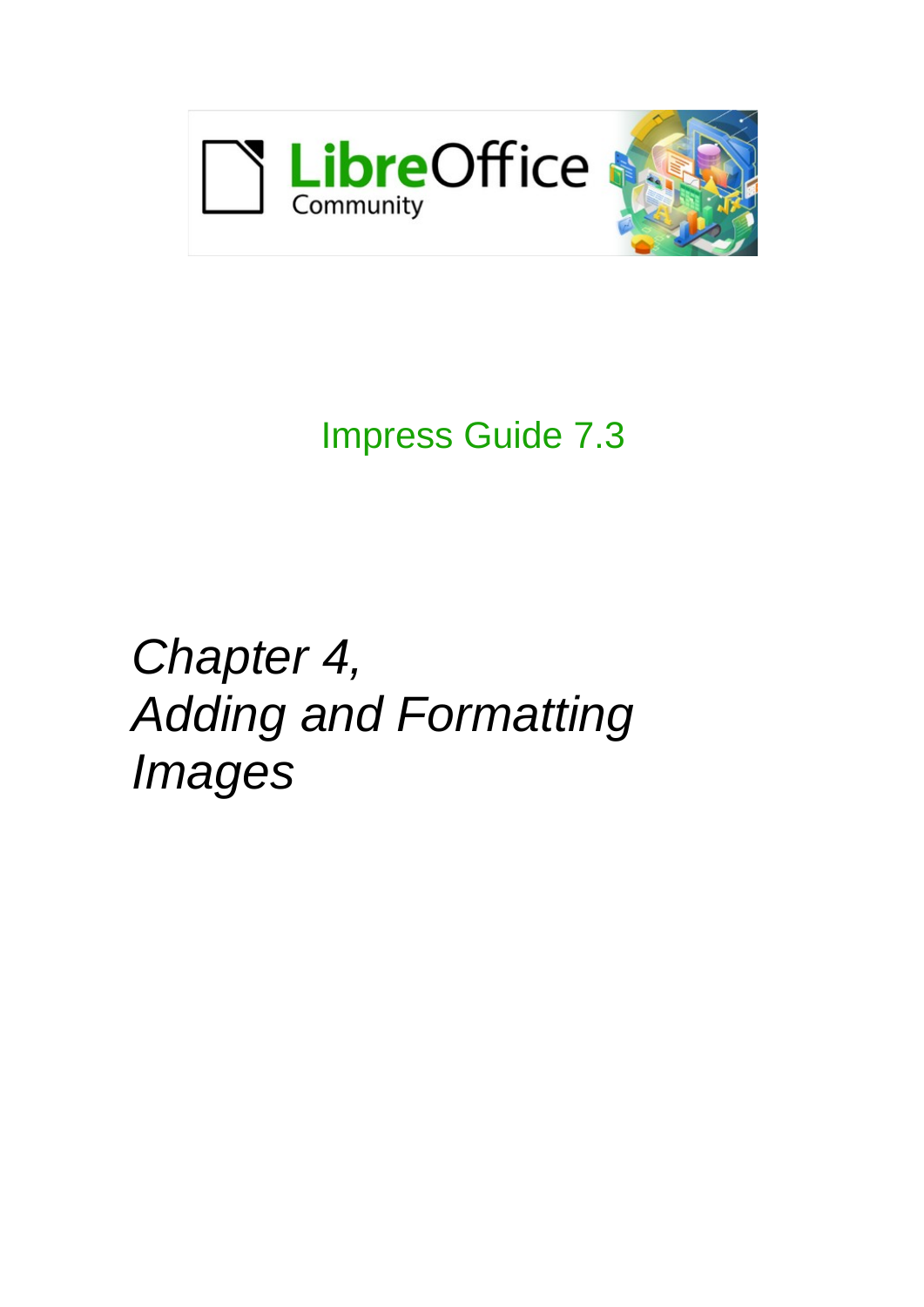# <span id="page-1-4"></span>**Copyright**

This document is Copyright © 2022 by the LibreOffice Documentation Team. Contributors are listed below. This document maybe distributed and/or modified under the terms of either the GNU General Public License (<https://www.gnu.org/licenses/gpl.html>), version 3 or later, or the Creative Commons Attribution License (<https://creativecommons.org/licenses/by/4.0/>), version 4.0 or later.

All trademarks within this guide belong to their legitimate owners.

### <span id="page-1-3"></span>**Contributors**

| Peter Schofield      | <b>Kees Kriek</b> |
|----------------------|-------------------|
| To previous editions |                   |

Peter Schofield Samantha Hamilton Michele Zarri Rachel Kartch

Jean Hollis Weber T. Elliot Turner Casudev Narayanan

### <span id="page-1-2"></span>**Feedback**

Please direct any comments or suggestions about this document to the Documentation Team's mailing list: [documentation@global.libreoffice.org](mailto:documentation@global.libreoffice.org)



Everything sent to a mailing list, including email addresses and any other personal information that is written in the message, is publicly archived and cannot be deleted.

### <span id="page-1-1"></span>**Publication date and software version**

Published May 2022. Based on LibreOffice 7.3 Community. Other versions of LibreOffice may differ in appearance and functionality.

### <span id="page-1-0"></span>**Using LibreOffice on macOS**

Some keystrokes and menu items are different on macOS from those used in Windows and Linux. The table below gives some common substitutions for the instructions in this document. For a detailed list, see the application Help.

| <b>Windows or Linux</b>                  | macOS equivalent                                             | <b>Effect</b>                       |
|------------------------------------------|--------------------------------------------------------------|-------------------------------------|
| <b>Tools &gt; Options on</b><br>Menu bar | <b>LibreOffice &gt; Preferences</b><br>on Menu bar           | Access to setup options             |
| Right-click                              | Ctrl+click and/or right-click<br>depending on computer setup | Opens a context menu                |
| Ctrl or Control                          | <b>\\$</b> and/or Cmd or Command                             | Used with other keys                |
| Alt                                      | <b>∠</b> and/or Alt or Option                                | Used with other keys                |
| F <sub>11</sub>                          | $\mathcal{H}+T$                                              | Open the Styles deck in the Sidebar |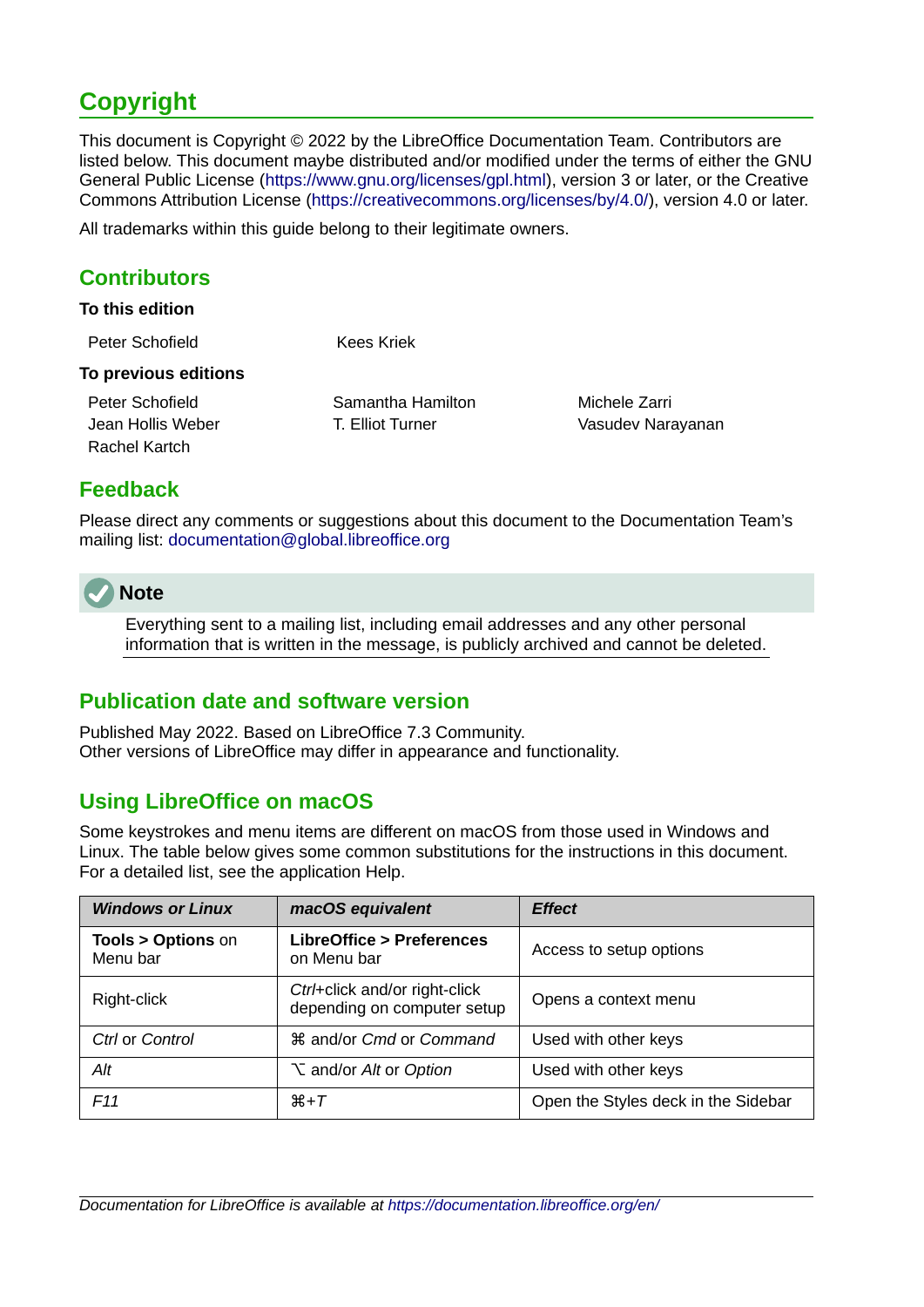# **Contents**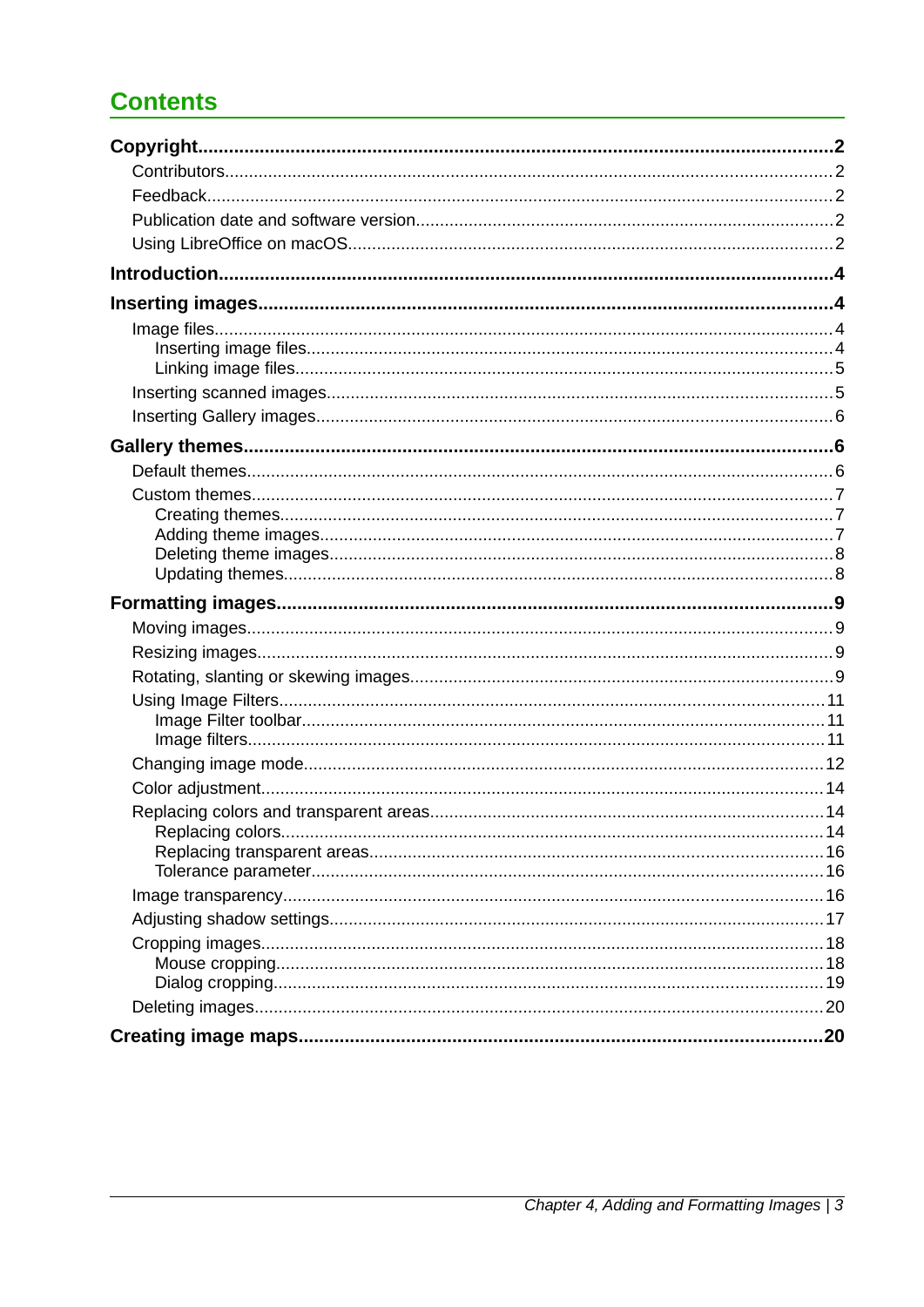# <span id="page-3-3"></span>**Introduction**

Images are often used in presentations as they can convey a large amount of information more quickly than the written word. Images, such as a company logo for example, can give a presentation a more professional look. Also, an Impress presentation can consist of only images, such as a slideshow of holiday snapshots to share with friends.

# <span id="page-3-2"></span>**Inserting images**

This section describes several ways to insert an image from an external source into the presentation. Once the image has been inserted, it can be formatted extensively.

### <span id="page-3-1"></span>**Image files**

#### <span id="page-3-0"></span>*Inserting image files*

Inserting an image from a file is easy and the image can be formatted after it has been placed on the slide.

- 1) Insert a new slide into the presentation or select a slide in the presentation. See Chapter 1, Introducing Impress for more information.
- 2) If necessary, select a layout for the slide. See Chapter 1, Introducing Impress for more information.
- 3) Go to **Insert > Image** on the Menu bar and the Insert Image file browser opens (Figure [1](#page-3-4)).
- 4) Navigate to the directory containing the required image and select the file. LibreOffice is compatible with a large number of image formats.
- 5) If necessary, select **Preview** and a thumbnail of the selected file is displayed in the preview pane on the right of the file browser.

| Cancel                    | <b>Insert Image</b>                                                                          |                                            |                | $\Omega$<br>Open                                  |
|---------------------------|----------------------------------------------------------------------------------------------|--------------------------------------------|----------------|---------------------------------------------------|
| <b>O</b> Recent           | □ Desktop<br>Desktop Pictures<br>∩ peter                                                     | Þ                                          |                |                                                   |
| <b>fil</b> Home           | Size<br>Name<br>A.                                                                           | Type                                       | Modified       | Abstract Shapes 2.jpg                             |
| Desktop                   | Beach.jpg<br>$\mathcal{L}_{\mathcal{S}}$<br>Bahamas Aerial.jpg<br>$\mathbf{r}$               | 10.5 MB<br>Image<br>9.6 MB<br>Image        | 12:39<br>12:39 |                                                   |
| F.<br>Documents           | Antelope Canyon.jpg<br>$\mathbf{E}$                                                          | 10.5 MB<br>Image                           | 12:39          |                                                   |
| Downloads<br>⇩            | Abstract Shapes 2.jpg<br>Abstract Shapes.jpg                                                 | 16.7 MB<br>Image<br>5.5 MB<br>Image        | 12:39<br>12:39 |                                                   |
| $\Box$ Music              | Abstract 4.jpg<br>$\Delta \mathcal{L}$<br>Abstract 3.jpg<br>$\Delta \mathcal{L}$             | 11.4 MB<br>Image<br>9.8 MB<br>Image        | 12:39<br>12:39 |                                                   |
| $\triangle$ Pictures      | Abstract 2.jpg<br>$\Delta^{\rm eff}$                                                         | 9.4 MB<br>Image                            | 12:39          |                                                   |
| $\Box$ Videos             | Abstract 1.jpg<br>$\mathcal{F}_{\mathcal{S}}$<br>Abstract.jpg<br>$\mathcal{L}^{\mathcal{A}}$ | 9.0 MB<br>Image<br><b>15.2 MB</b><br>Image | 12:39<br>12:39 |                                                   |
| 侖<br>Trash                |                                                                                              |                                            |                |                                                   |
| Preview<br>Insert as Link |                                                                                              |                                            |                | <all images=""><br/><math>\mathbf{v}</math></all> |

<span id="page-3-4"></span>*Figure 1: Example of Insert Image file browser*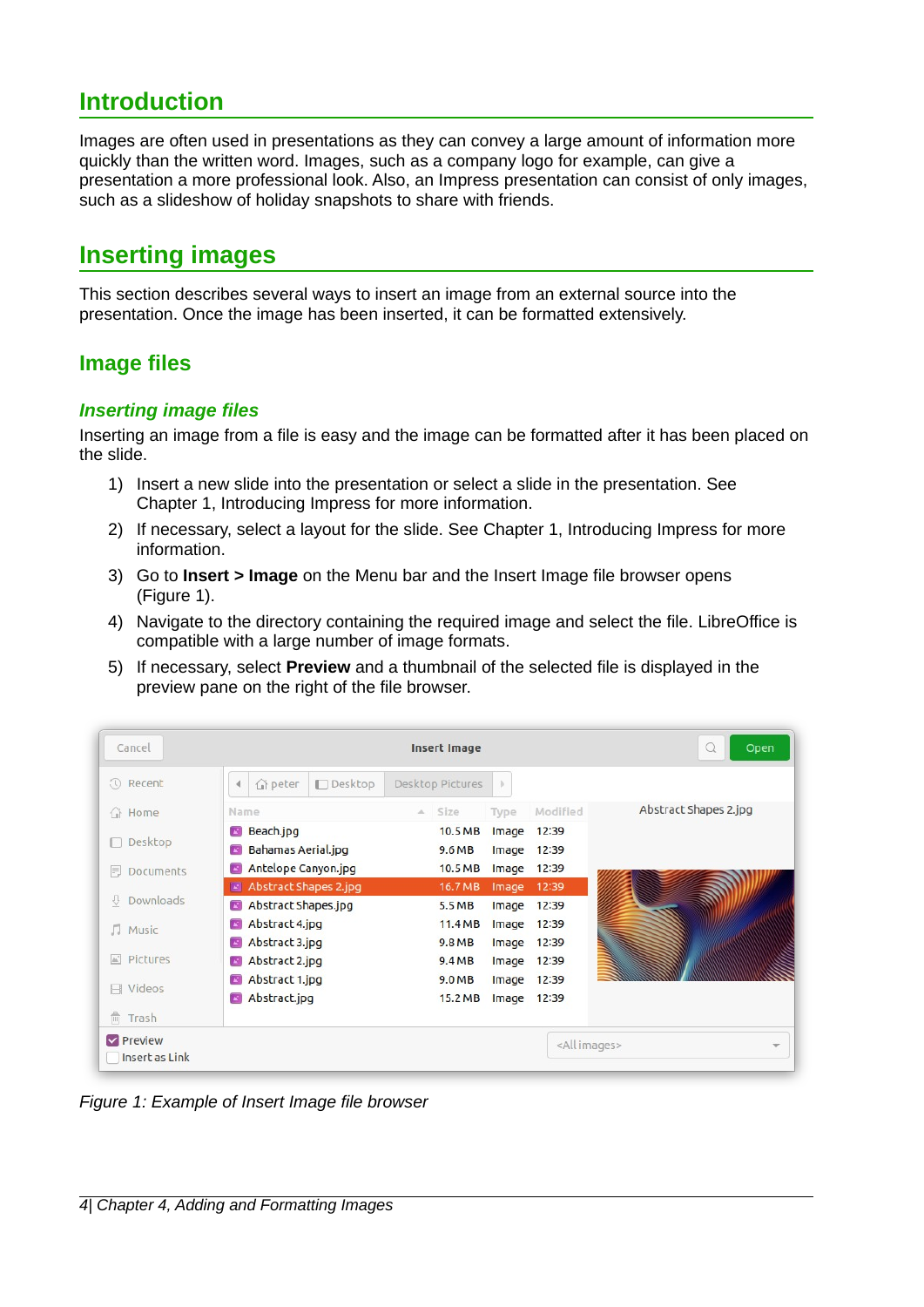- 6) Click on **Open** to place the image in the center of the selected slide and close the file browser window. The image is displayed with selection handles around the image border.
- 7) Format the image to the presentation requirements. See "[Formatting images](#page-8-3)" on page [9](#page-8-3) for more information.

#### <span id="page-4-1"></span>*Linking image files*

To insert a linked image, select **Insert as Link** in the Insert Image file browser. The selected image file is then inserted as a link to a file rather than embedding the image file into a presentation. However, it is preferable to embed images so that a presentation can be copied and used on other computers. Sometimes, it makes sense to link an image file rather than embed it and the reasons for linking could be as follows:

- When an image file is large, linking rather than embedding dramatically reduces the file size of the presentation.
- When the same image file is used in many presentations. For example, when using the same background image for all the presentations created.
- When the linked file is only available when the presentation is opened. For example, if the presentation is a slide show of holiday photographs.

### <span id="page-4-0"></span>**Inserting scanned images**

Inserting an image from a scanner is normally a simple process if the following points are valid for the computer being used:

- Scanner software driver has been installed on the computer.
- Scanner is supported by the SANE system and the computer operating system is Linux or other UNIX operating system.
- Scanner is TWAIN compatible and the computer is operating Windows or macOS.
- Scanner is configured on a computer with LibreOffice software installed.

The following scanning procedure is only an example to demonstrate how to insert an image from a scanner. The actual procedure used depends on computer operating system, the type of scanner being used, and the scanner driver software installed.

- 1) Prepare the image for the scanner and make sure that the scanner is switched on.
- 2) If the scanner and scanning software has not been used before, go to **Insert > Media > Scan > Select Source** on the Menu bar to open a scanner dialog.
- 3) If the scanner and scanning software is already installed on the computer, then go to **Insert > Media > Scan > Request** on the Menu bar to open a scanner dialog.
- 4) If there is more than one scanner connected to a computer, select the scanner from the **Select Source** or **Device Used** drop-down list.
- 5) If available, click **Create Preview** or **Preview** to create a preview scan of the image and place it in the preview area.
- 6) If necessary crop the scanned image to what is required and make any necessary scanning adjustments.
- 7) Click **Scan** and the image is scanned. Impress then places the scanned image in the center of the selected slide.
- 8) Format the image to the presentation requirements. See "[Formatting images](#page-8-3)" on page [9](#page-8-3) for more information.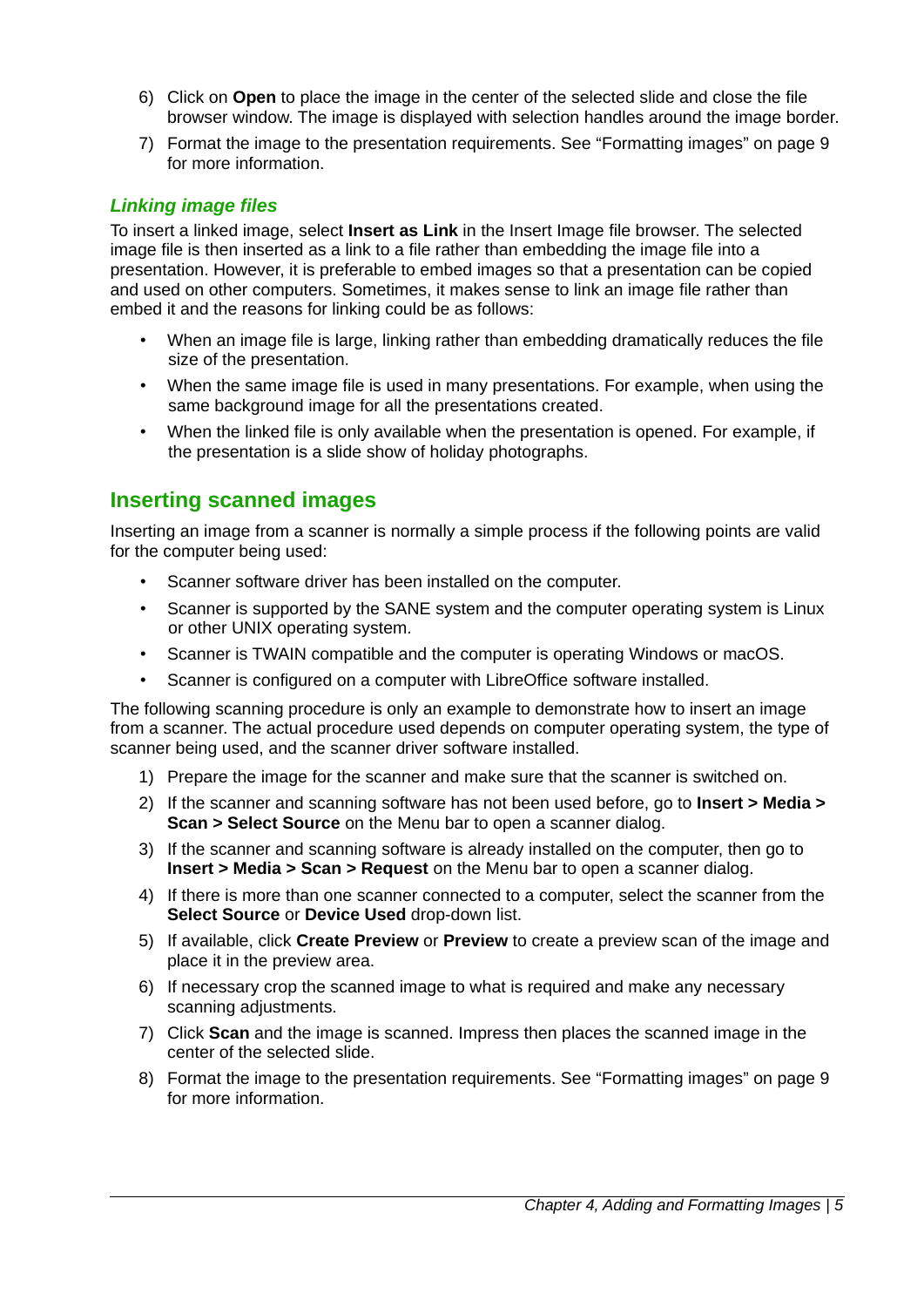

*Figure 2: Gallery deck on Sidebar*

# <span id="page-5-3"></span><span id="page-5-2"></span>**Inserting Gallery images**

The Gallery deck on the Sidebar contains a collection of images that can be used in a presentation. Images can also be added to the Gallery, making it an essential tool for creating presentations quickly and with a consistent look. The Gallery is available in all LibreOffice components. For more information on the Gallery, see the *Getting Started Guide*.

- 1) Open the Gallery deck in the Sidebar (Figure [2](#page-5-3)) using one of the following methods:
	- Go to **Insert > Media > Gallery** on the Menu bar.
	- Click on **Gallery** in the Sidebar.
- 2) Select a theme from the available themes and the images for that theme are displayed.
- 3) Scroll through the available images and select the required image.
- 4) Click and hold on the image and drag it onto the slide. Release the hold and the image is inserted centrally into the slide.
- 5) Format the image to the presentation requirements. See "[Formatting images](#page-8-3)" on page [9](#page-8-3) for more information.

# <span id="page-5-1"></span>**Gallery themes**

### <span id="page-5-0"></span>**Default themes**

Images in the Gallery are grouped by themes, such as *Arrows*, *Bullets*, *Diagrams* and so on, and these default themes are listed alphabetically in the box at the top of the Gallery deck on the Sidebar (Figure [2](#page-5-3)). Click on a theme to see its images displayed in the Gallery deck.

The default themes in the Gallery are read-only. No images or graphics can be added to or deleted from these themes. The default themes are easily identified by right-clicking on a theme name and the only available option in the context menu is **Properties**.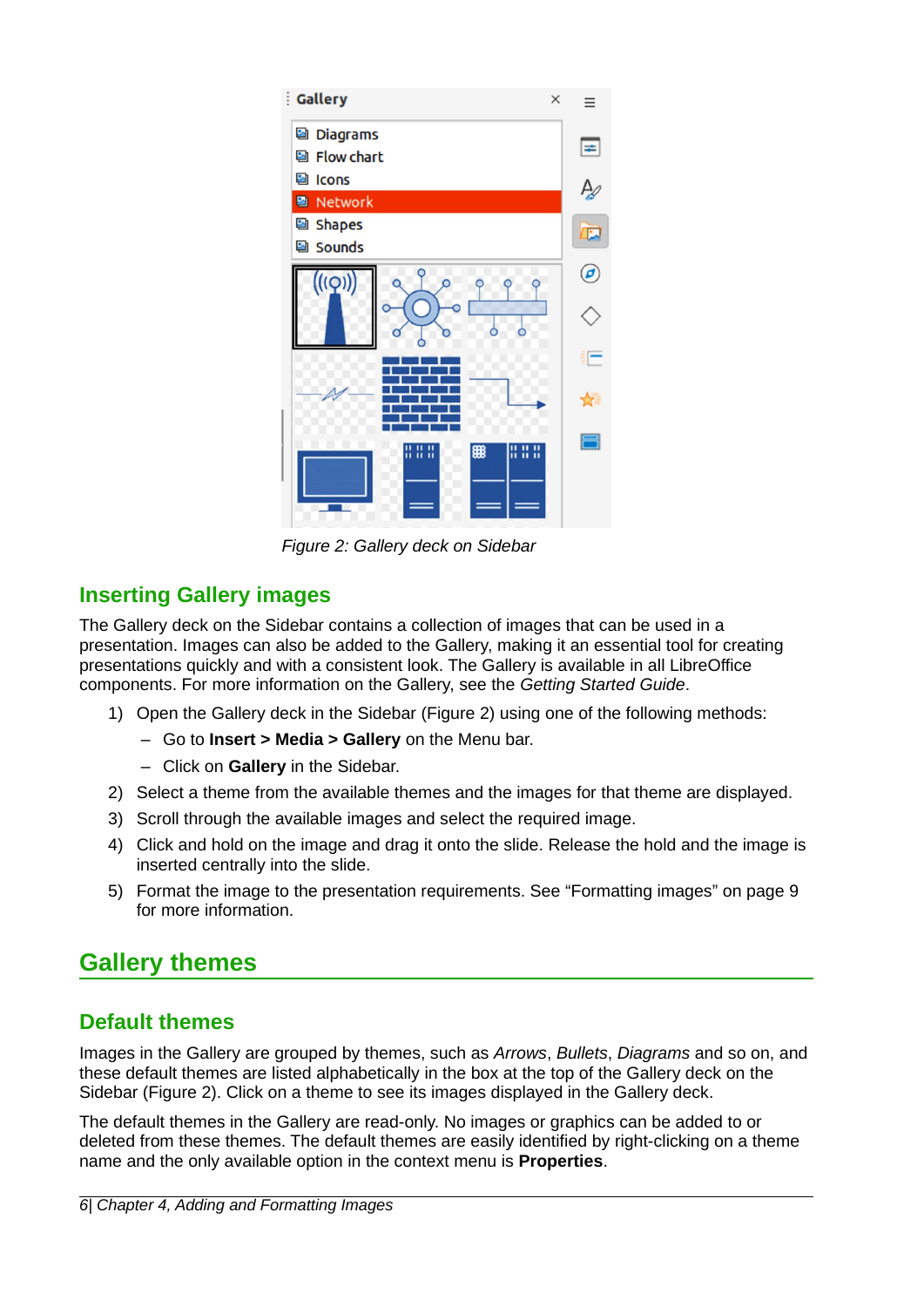|                              | <b>Properties of New Theme</b>                                                                   |  |
|------------------------------|--------------------------------------------------------------------------------------------------|--|
| General                      | <b>Files</b>                                                                                     |  |
| ⊵√                           | New Theme                                                                                        |  |
| Type:<br>Contents: 0 Objects | Gallery Theme<br>Location: file:///home/peewee/.config/libreoffice/4/user/gallery/new theme1.sdg |  |
|                              | Modified: 17/08/2021, 11:22:24                                                                   |  |

<span id="page-6-3"></span>*Figure 3: Properties of New Theme dialog – General page*

## <span id="page-6-2"></span>**Custom themes**

When custom themes have been created, they are the only themes where images can be added. Custom themes are listed alphabetically, along with the default themes, in the box at the top of the Gallery deck on the Sidebar. Custom themes are easily identified by right-clicking on a theme name and the options available in the context menu are **Delete**, **Rename** and **Properties**.

### <span id="page-6-1"></span>*Creating themes*

- 1) Open the Gallery deck in the Sidebar using one of the following methods:
	- Go to **Insert > Media > Gallery** on the Menu bar.
	- Click on **Gallery** in the Sidebar.
- 2) Click **New** at the bottom of the Gallery deck and the Properties of New Theme dialog opens (Figure [3\)](#page-6-3).
- 3) Click on **General** and type a name for the new theme in the text box.
- 4) Click **OK** to save the new theme and close the dialog. The new theme is displayed in the list of themes in the Gallery.



The name of the Properties of New Theme dialog changes to show the name of the newly created custom theme in the Gallery deck.

### <span id="page-6-0"></span>*Adding theme images*

- 1) Right-click on a custom theme name in the theme list on the Gallery deck and select **Properties** from the context menu to open the Properties of New Theme dialog.
- 2) Click on **Files** (Figure [4](#page-7-2)) to open the **Files** page, then click on **Find Files** to open a Select Path dialog.
- 3) Navigate to the folder that contains the images required and select the folder.
- 4) Click **OK** to close the Select Path dialog. The files contained in the folder appear in the Properties of New Theme dialog.
- 5) If necessary, select **Preview** and any image selected appears in the preview box.
- 6) Select the files required for the custom theme and click on **Add**. The added files disappear from the file list and the images appear in the custom theme on the Gallery deck.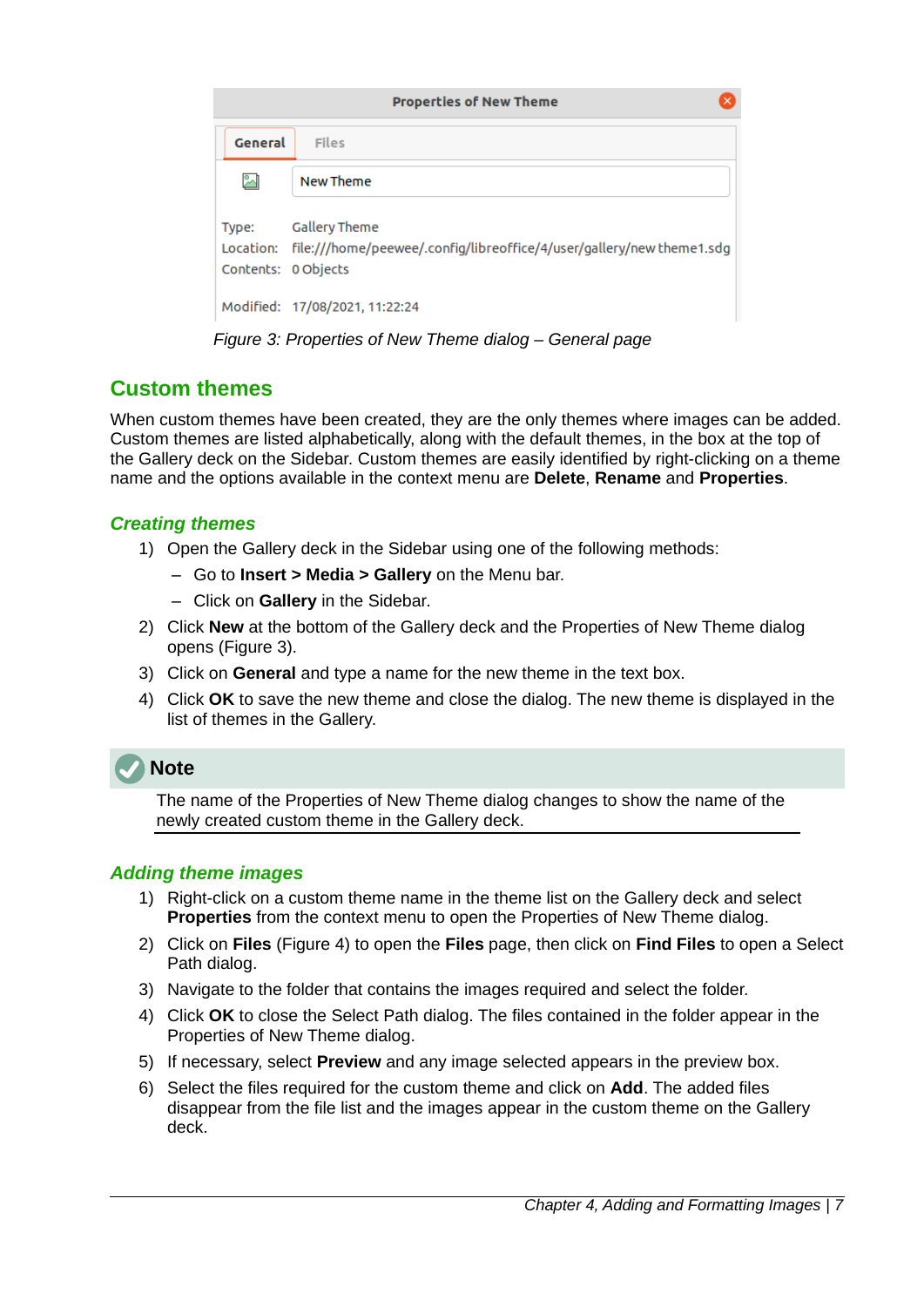|            | <b>Properties of New Theme</b>                                                                                                                                                                                                                                                                                                                                                                                                                                                                                                                                                                                      |       |              |
|------------|---------------------------------------------------------------------------------------------------------------------------------------------------------------------------------------------------------------------------------------------------------------------------------------------------------------------------------------------------------------------------------------------------------------------------------------------------------------------------------------------------------------------------------------------------------------------------------------------------------------------|-------|--------------|
| General    | <b>Files</b>                                                                                                                                                                                                                                                                                                                                                                                                                                                                                                                                                                                                        |       |              |
| File type: | <all files="">(*.bmp;*.dxf;*.emf;*.eps;*.</all>                                                                                                                                                                                                                                                                                                                                                                                                                                                                                                                                                                     |       | Find Files   |
|            | /media/psf/iCloud/Cartoo/panda-3644031_480.png                                                                                                                                                                                                                                                                                                                                                                                                                                                                                                                                                                      |       | Add          |
|            | /media/psf/iCloud/Car/elephant-2375697_480.png<br>/media/psf/iCloud/Carto/animal-2029281_480.png                                                                                                                                                                                                                                                                                                                                                                                                                                                                                                                    |       | Add All      |
|            | /media/psf/iCloud/Car/eggplant-2924511_480.png<br>/media/psf/iCloud/Cart/giraffe-3334355_480.jpg<br>/media/psf/iCloud/Cartoon /worm-309559_480.png<br>/media/psf/iCloud/Cartoon /pig-5973060_480.png<br>/media/psf/iCloud/Cartoon/bee-2519768_480.png<br>/media/psf/iCloud/Cartoon/lion-2047412_480.jpg<br>/media/psf/iCloud/Cartoon/frog-2644410 480.png<br>/media/psf/iCloud/Cartoon/dog-3644029_480.png<br>/media/psf/iClou/baby-elephant-3526681_1280.png<br>/media/psf/iCloud/Carto/animal-2029282_480.png<br>/media/psf/iCloud/Cartoo/animal-807308_480.png<br>/media/psf/iCloud/Cartoon/frog-3241108 480.png |       | Preview      |
| Help       |                                                                                                                                                                                                                                                                                                                                                                                                                                                                                                                                                                                                                     | Reset | Cancel<br>OK |

<span id="page-7-2"></span>*Figure 4: Properties of New Theme dialog - Files page*

- 7) To add all the files in the list, then click **Add All**. All the files disappear from the list and the images appear in the custom them on the Gallery deck.
- 8) Click **OK** and close the Properties of New Theme dialog.

#### <span id="page-7-0"></span>*Deleting theme images*

Custom themes are the only themes where images can be deleted.

- 1) Open the Gallery deck and select a new theme that has been created.
- 2) Right-click on the image being deleted and select **Delete** from the context menu.
- 3) Click **Yes** in the confirmation message to delete the image.

### **Note**

Images in custom themes are linked files and are deleted from the Gallery only. The original image files are not deleted.

### <span id="page-7-1"></span>*Updating themes*

All images in the Gallery are linked files. It is recommended that any custom themes are updated on a regular basis to make sure that all the files are still available.

- 1) Open the Gallery deck and select a new theme that has been created.
- 2) Right-click on the name of a custom theme that contains at least one image.
- 3) Select **Update** from the context menu and the links to all the image files are updated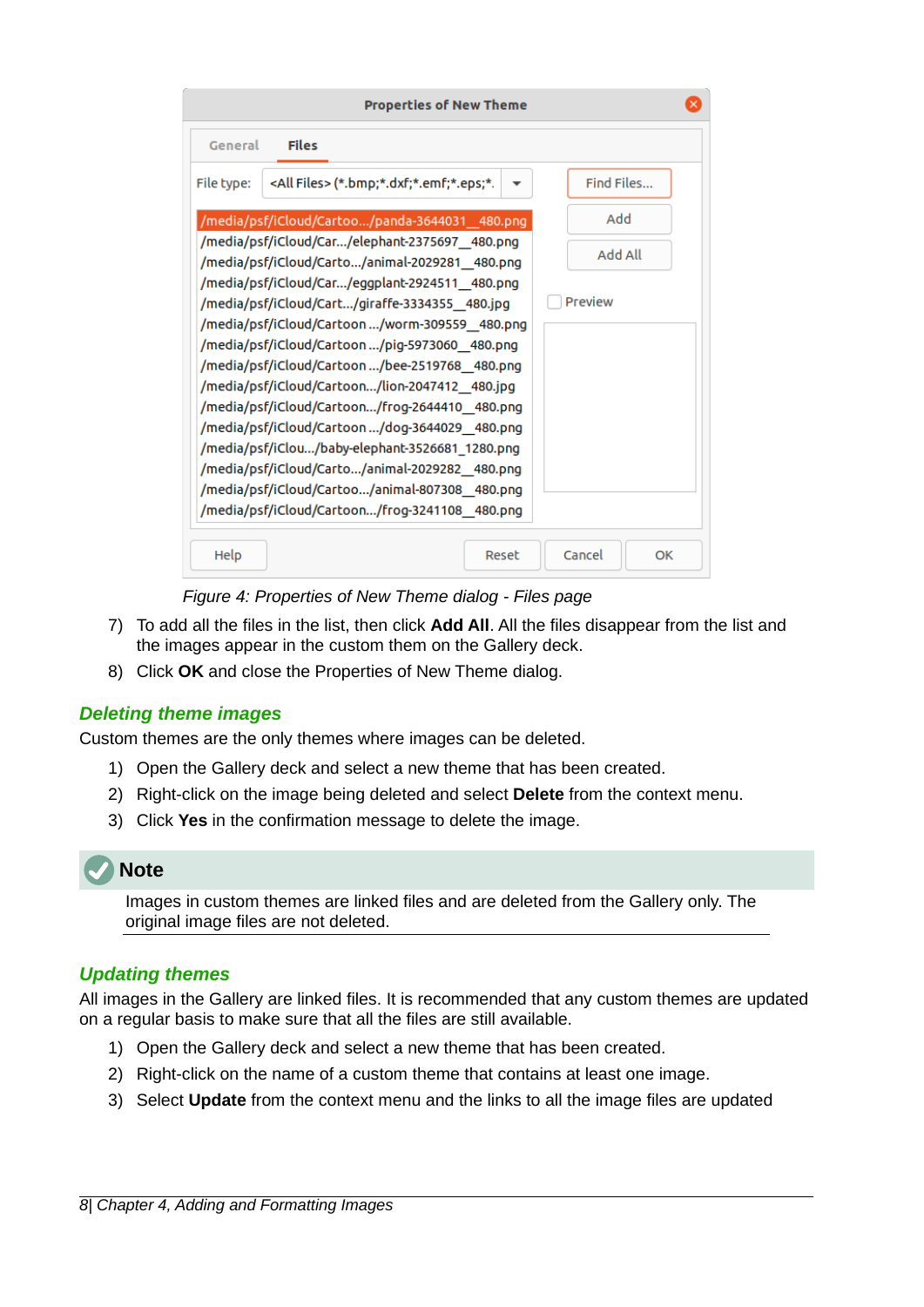# <span id="page-8-3"></span>**Formatting images**

### <span id="page-8-2"></span>**Moving images**

For more information on moving images, see Chapter 6, Formatting Graphic Objects.

- 1) Click on an image to select it and display the selection handles.
- 2) Move the cursor over the image until it changes shape. The cursor shape depends on the computer operating system, for example a clenched hand.
- 3) Click, hold and drag the picture to the desired position, then release the hold when the image is in the desired position.

# <span id="page-8-1"></span>**Resizing images**

For more information on resizing images, see Chapter 6, Formatting Graphic Objects.

- 1) Click on an image to select it and display the selection handles.
- 2) Position the cursor over one of the selection handles. The cursor changes shape giving a graphical representation of the direction of the resizing.
- 3) Click, hold and drag the selection handle to resize the image, then release the hold when the image is at the required size.



The corner selection handles resize both the width and the height of the graphic object simultaneously. The top and bottom selection handles resize the image height. The left and right selection handles resize the image width.

# **Note**

To retain the original proportions of the graphic as a selection handle is dragged, *Shift+Click* and hold on a selection handle, then drag the selection handle. Make sure to release the hold before releasing the *Shift* key.

# **Tip**

Re-sizing a bitmapped (raster) image affects the image resolution causing some degree of blurring. It is recommended to use a specialized graphics program to correctly scale the picture to the desired size before inserting it into a presentation. LibreOffice recommends Gimp [\(https://www.gimp.org\)](https://www.gimp.org/).

### <span id="page-8-0"></span>**Rotating, slanting or skewing images**

For more information on rotating, slanting or skewing images and objects, see Chapter 6, Formatting Graphic Objects.

1) Click on an image to select it and display the selection handles.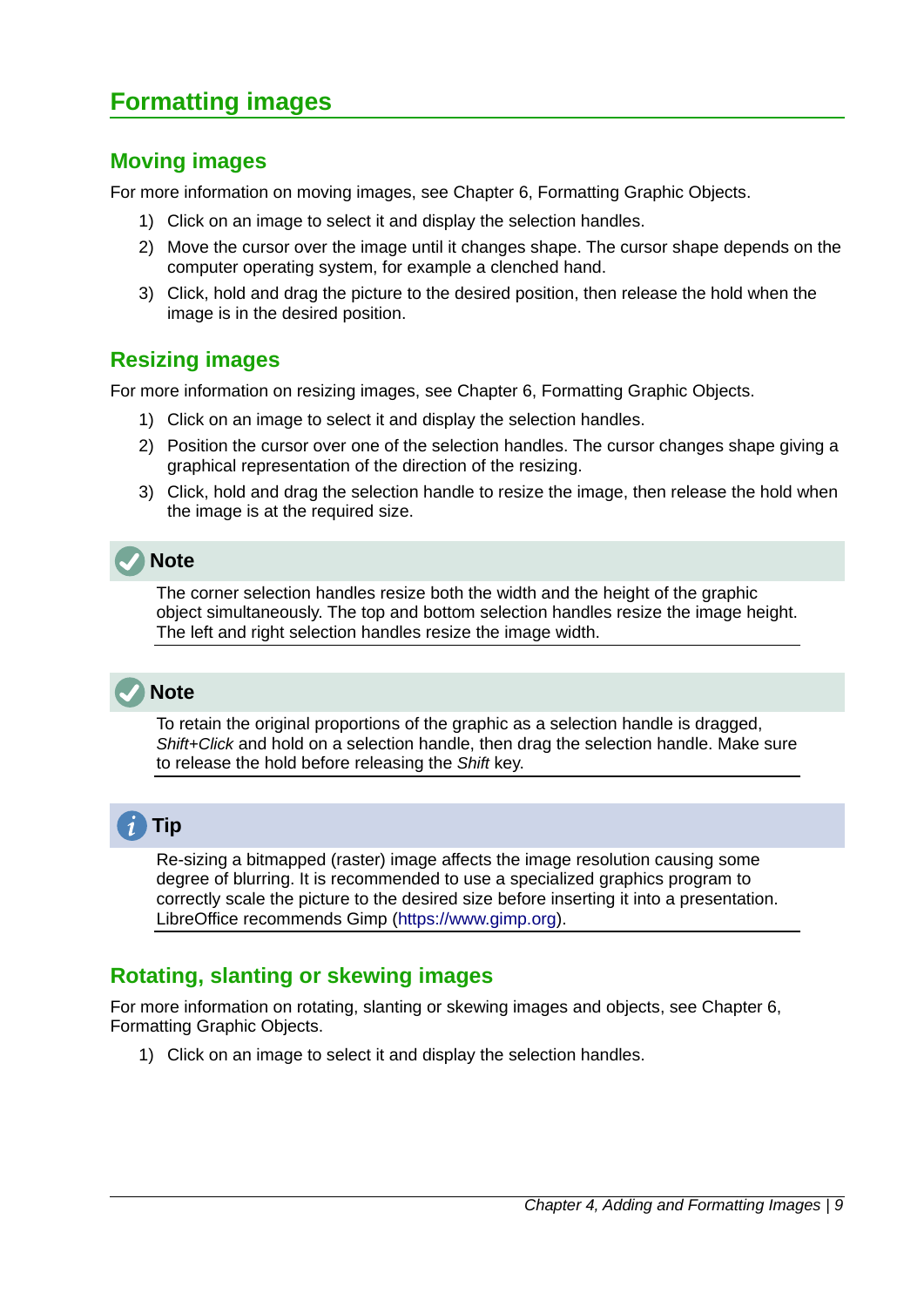

<span id="page-9-1"></span>*Figure 5: Examples of rotating, slanting and skewing images*

| <b>Drawing</b> |  |  |  |  |                                               |  |  |  |  |  |
|----------------|--|--|--|--|-----------------------------------------------|--|--|--|--|--|
|                |  |  |  |  |                                               |  |  |  |  |  |
|                |  |  |  |  |                                               |  |  |  |  |  |
|                |  |  |  |  |                                               |  |  |  |  |  |
|                |  |  |  |  |                                               |  |  |  |  |  |
|                |  |  |  |  | →→ 田 • ロ •☆ • ■ • B 日 • 『 • 前 • ロ は ク • ゟ ク % |  |  |  |  |  |
|                |  |  |  |  |                                               |  |  |  |  |  |

*Figure 6: Drawing toolbar*

- <span id="page-9-0"></span>2) Select rotation mode (Figure [5\)](#page-9-1) using one of the following methods. The color and shape of the selection handles changes depending on the computer operating system and setup.
	- Click on **Rotate** on the Drawing toolbar (Figure [6](#page-9-0)).
	- Click again on a selection handle.
- 3) The central selection handle is the normal rotation point for the selected image. If required, click, hold and drag this rotation point to another position (even outside of the image) to change how the selected image is rotated.
- 4) Click, hold and drag a selection handle to rotate, slant or skew the image as follows. A ghost image appears while dragging the cursor.
	- Corner selection handles rotate the image.
	- Left and right selection handles slant the image.
	- Top and bottom selection handles skew the image.
- 5) Release the hold when the required rotation, slanting or skewing is reached.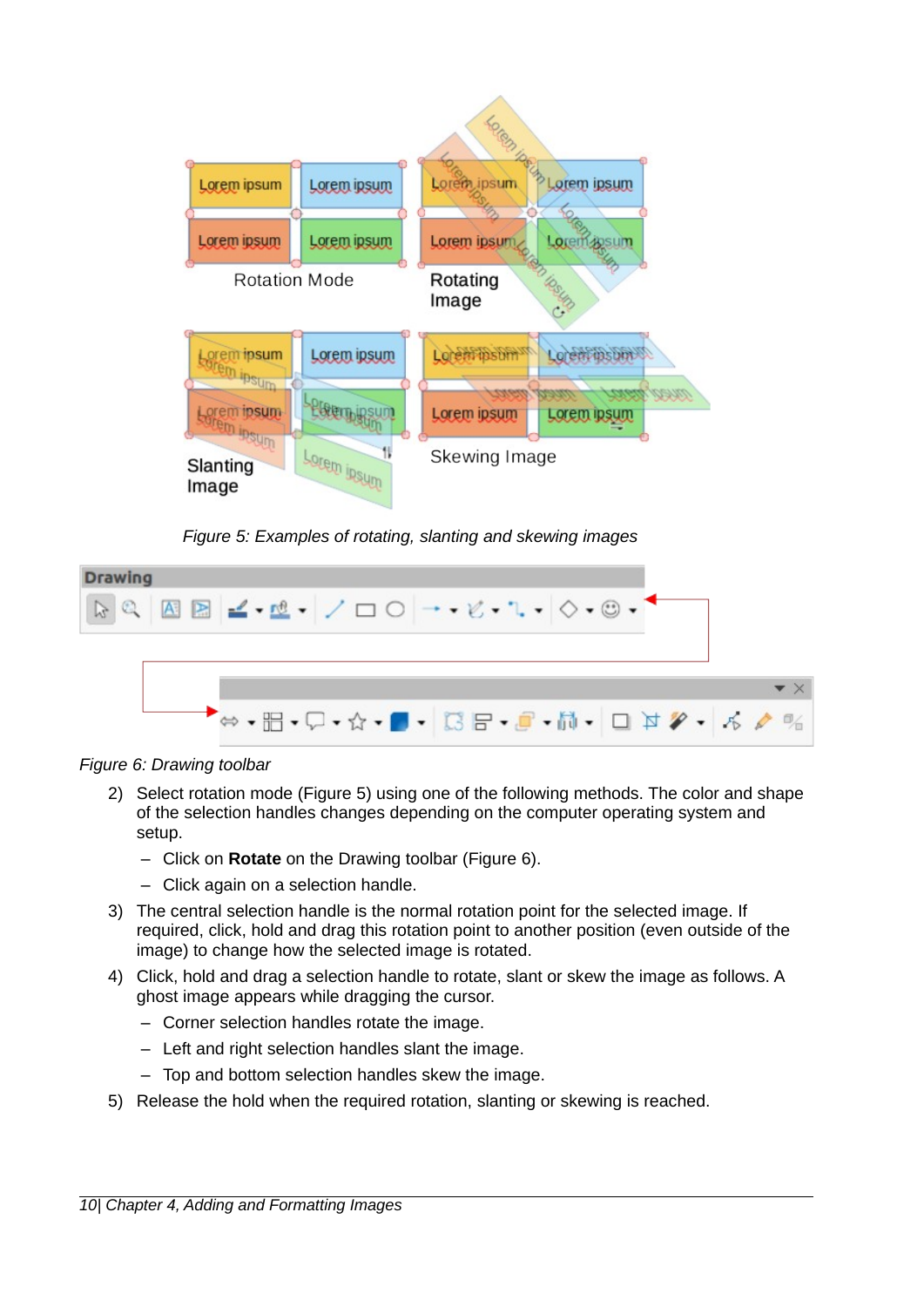

To restrict the rotation angles to multiples of 15 degrees, *Shift+Click* on a selection handle and then drag to rotate, slant or skew. Make sure to release the mouse button before releasing the *Shift* key.

### <span id="page-10-2"></span>**Using Image Filters**

#### <span id="page-10-1"></span>*Image Filter toolbar*

When an image is selected, the Image toolbar (Figure [7\)](#page-10-4) and the Image Filter toolbar (Figure [8](#page-10-3)) become available to format an image.

- 1) Select an image on a slide.
- 2) Go to **View > Toolbars > Image** on the Menu bar to open the Image toolbar. The Image toolbar only opens when an image is selected.
- 3) Click on **Filter** to open the Image Filter toolbar. The Image Filter toolbar only opens when an image is selected.
- 4) Select the required filter and it is applied immediately to the image. See ["Image filters](#page-10-0)" [below](#page-10-0) for more information on filters.
- 5) Alternatively, go to **Format > Image > Filter** on the Menu bar and select a filter from the submenu. This applies the image filter at the filter default settings.
- 6) Click outside the image to deselect it and save the presentation.

#### <span id="page-10-0"></span>*Image filters*

The effect each image filter has on an image is described below. The best way to judge if a filter works is to try it. See the *Draw Guide* for more information on image filters and examples of the filter effects.

- **Invert** inverts or reverses the color values of a color image (similar to a color negative), or the brightness values of a grayscale image. Apply the filter again to revert to the original graphic.
- **Smooth** softens or blurs the image by applying a low pass filter reducing the contrast between neighboring pixels and produces a slight lack of sharpness. Selecting this filter opens the Smooth dialog to set and use the smooth radius parameter.



<span id="page-10-4"></span><span id="page-10-3"></span>

*Figure 8: Image Filter toolbar*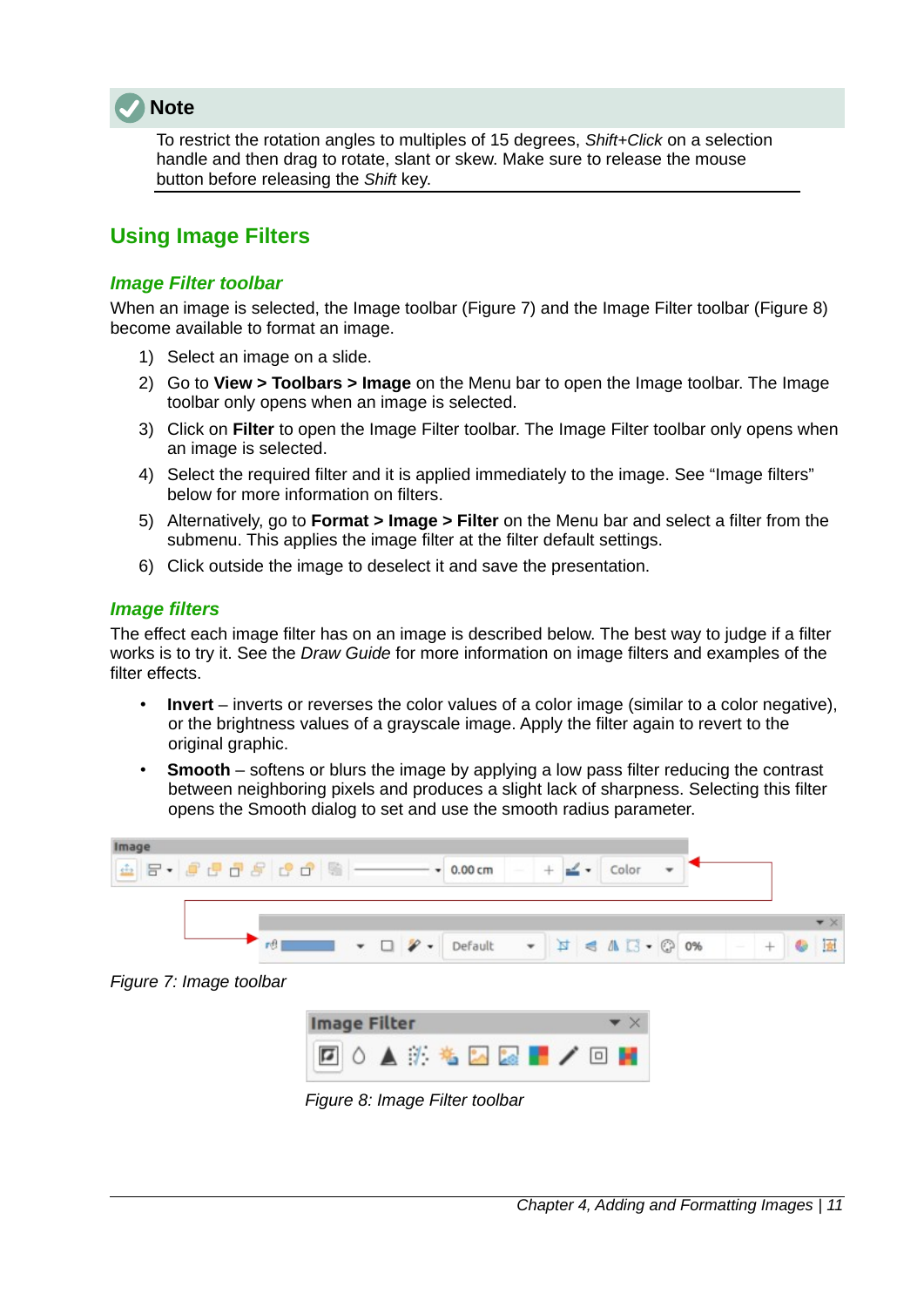- **Sharpen** sharpens the image by applying a high pass filter, increasing the contrast between neighboring pixels emphasizing the difference in brightness. This accentuates the outlines and the effect is strengthened if the filter is applied several times.
- **Remove Noise** removes noise by applying a median filter comparing every pixel with its neighbor creating an image that looks smoother. It replaces any pixel with extreme values that deviate in color by a large amount from the mean value with a pixel that has a mean color value. The amount of image information does not increase because there are fewer contrast changes.
- **Solarization** solarization is a phenomenon in photography where an image recorded on a negative or on a photographic print is wholly or partially reversed in tone. Dark areas appear light or light areas appear dark. Solarization was originally a photochemical effect used during photographic film development and is now used in the digital world of computing to create a change or reversal of color. Selecting this image filter opens the Solarization dialog, where the *Threshold* value for solarization can be defined. Entering a threshold value above 70% reverses the color values. Selecting the *Invert* option causes all the colors to be inverted.
- **Aging** aging creates a look that resembles photographs developed in the early days of photography. All pixels are set to their gray values. The green and blue color channels are reduced by the amount specified in *Aging* degree in the Aging dialog. Red color channel is not changed. Selecting this image filter opens the Aging dialog, where the Aging degree can be defined creating an old look to an image.
- **Posterize** posterizing reduces the number of colors in an image making it look flatter. When used on a photograph, posterizing can make the photograph look like a painting. Selecting this image filter opens the Posterize dialog, where the number of poster colors can be defined to produce the required effect.
- **Pop Art** select this image filter to change the colors of an image to a pop-art format.
- **Charcoal Sketch** selecting this image filter displays an image as a charcoal sketch. The contours of the image are drawn in black and the original colors are suppressed.
- **Relief** this image filter calculates the edges of an image in relief as if the image is illuminated by a light source. Selecting this image filter opens the Emboss dialog where the position of the *Light* source can be selected producing shadows that differ in direction and magnitude.
- **Mosaic** this image filter joins groups of pixels and converts them into a rectangular tile in a single color creating an image that appears to be a mosaic. The larger the individual rectangles created, the fewer details the mosaic graphic has. Selecting this image filter opens the Mosaic dialog, where the number of pixels used can be set to create the *Width* and *Height* of each tile created. Selecting *Enhanced* edges enhances the edges of each tile to create a sharper definition.

# <span id="page-11-0"></span>**Changing image mode**

The **Image Mode** drop-down list on the Image toolbar provides options to change the color or image mode of a selected image. The options for image mode are as follows and an example of using Image Mode is shown in Figure [9](#page-12-0).

- **Default** image color is not changed.
- **Grayscale** the image is shown in grayscale. A color image becomes monochrome in grayscale. Color sliders can be used to apply a uniform color to the monochrome graphic object.
- **Black and White** the image is shown in black and white. All brightness values below 50% appear black, all brightness values over 50% appear white.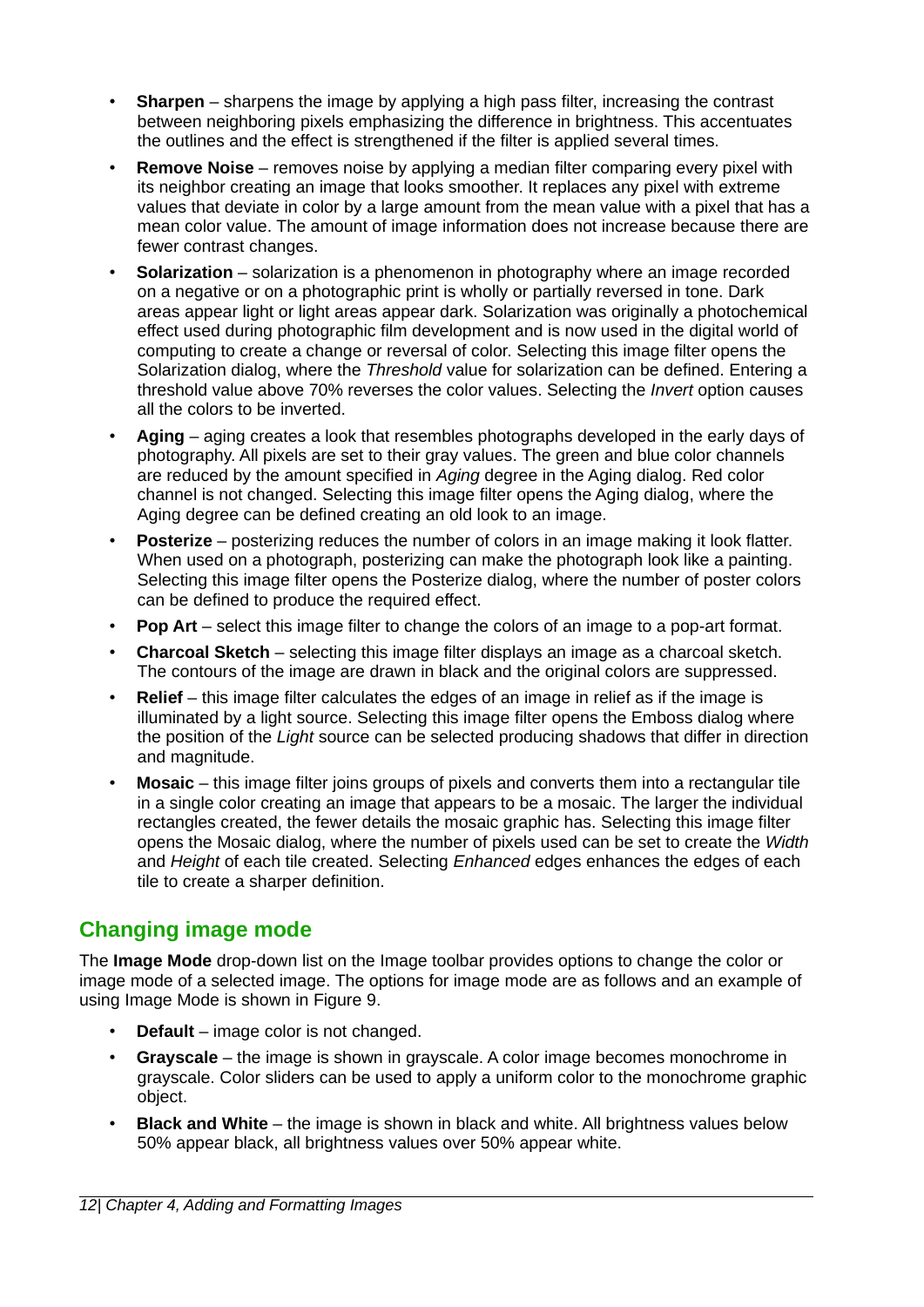• **Watermark** – in an image, the brightness is raised and the contrast reduced to allow the image to be used in the background as a watermark.

<span id="page-12-1"></span><span id="page-12-0"></span>

25% Brightness 50% Contrast Gamma Level 5 *Figure 10: Example of adjusting color level*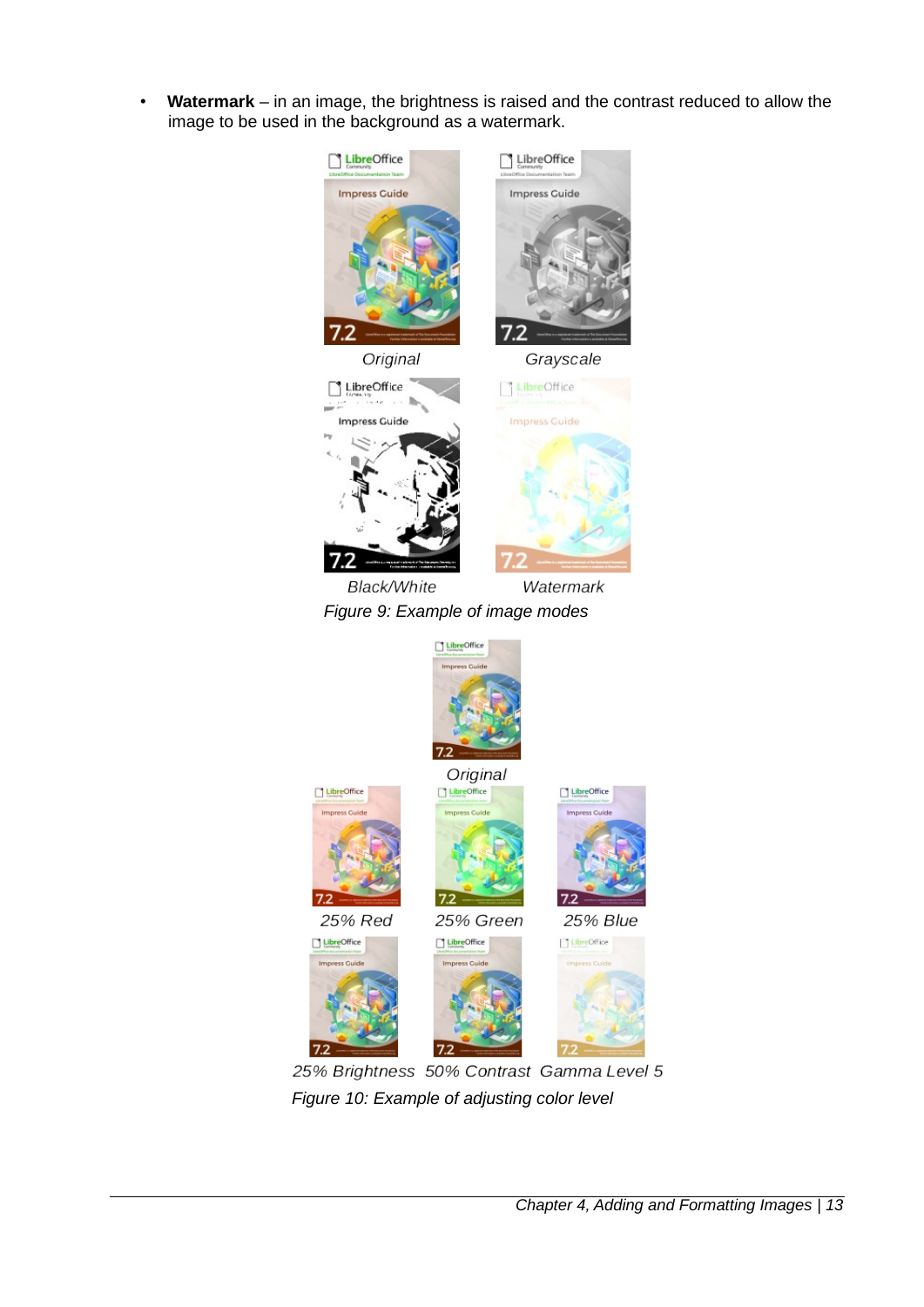<span id="page-13-3"></span>

*Figure 11: Color toolbar*

### <span id="page-13-2"></span>**Color adjustment**

The Color toolbar is used to adjust individual colors within the whole of the image (red, green, blue), as well as the brightness, contrast, and gamma of the image. Increasing the gamma value of an image makes it more suitable to be used as a background or watermark as the image has less interference with a dark text. An example of changing the percentage and levels for color, brightness, contrast, and gamma of an image is shown in Figure [10.](#page-12-1)

After selecting an image, open the Color toolbar (Figure [11](#page-13-3)) using one of the following methods to change the values for color adjustment:

- Click on **Color** in the Image toolbar.
- Go to **Format > Image > Color** on the Menu bar.

### <span id="page-13-1"></span>**Replacing colors and transparent areas**

The Color Replacer dialog (Figure [12](#page-14-0)) only allows a color to be replaced or changed in embedded images for another color or a color set as transparent. The embedded image must be a bitmap (for example BMP, GIF, JPG, or PNG) or a metafile (for example WMF).

Up to four colors can be replaced at once. Color Replacer only works on the same color in the entire image. Individual areas in an image cannot be selected for color replacement.

The colors available in the **Replace with…** drop-down lists are all contained in color palettes that are part of the installation of LibreOffice. If any custom colors have been created, then these colors are available in the custom palette. For more information on creating custom colors, see the *Draw Guide*.



The Color Replacer can only be used on embedded images. If the Color Replacer is used on a linked image, the following error message appears "This image is linked to a document. Do you want to unlink the image in order to edit it?".

#### <span id="page-13-0"></span>*Replacing colors*

- 1) Select an embedded image to start using the Color Replacer.
- 2) Go to **Tools > Color Replacer** on the Menu bar to open the Color Replacer dialog.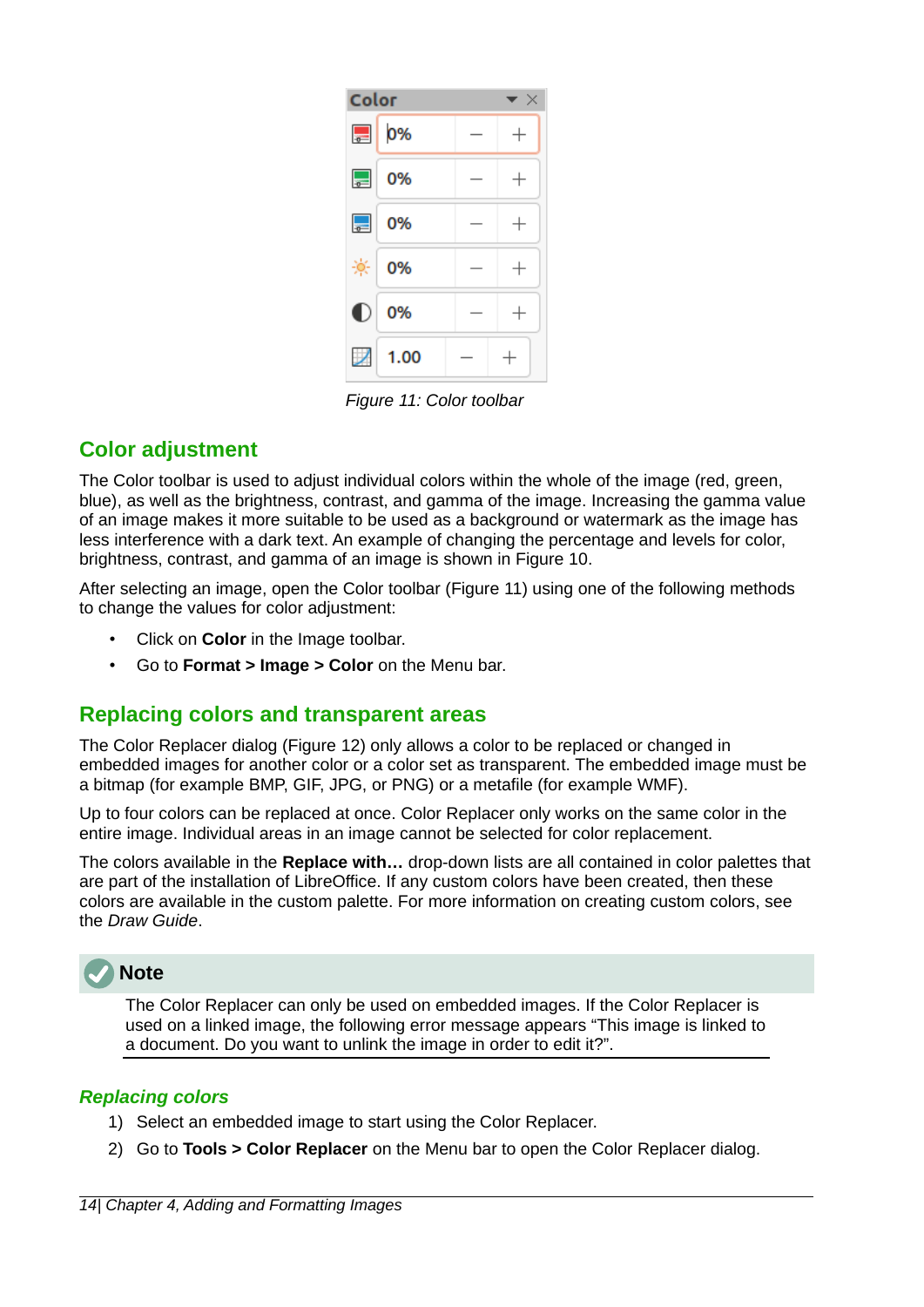|                        |     | <b>Color Replacer</b> |               |
|------------------------|-----|-----------------------|---------------|
| ☺                      |     |                       | Replace       |
| <b>Colors</b>          |     |                       |               |
| Source color Tolerance |     |                       | Replace with  |
| ☑                      | 10% | $^{+}$                | <b>Brick</b>  |
| ☑                      | 10% | $\hspace{0.1mm} +$    | Lime          |
| ☑                      | 10% | $^{+}$                | Dark Yellow 1 |
|                        | 10% | $\hspace{0.1mm} +$    | Light Blue 3  |
| Transparency           |     |                       | <b>Black</b>  |

*Figure 12: Color Replacer dialog*

<span id="page-14-0"></span>

<span id="page-14-1"></span>*Figure 13: Example of color replacing*

- 3) Click on **Pipette** at the top of the Color Replacer dialog to activate the color selection mode.
- 4) Move the cursor over the color being replaced in the selected image and click on the color. A check box is now marked and the selected color appears in *Source color*.
- 5) If necessary, select another three colors in the selected image. A maximum of four colors can be selected.
- 6) Enter the amount of tolerance required for replacing the color in the *Tolerance* box. The default selection is 10% tolerance.
- 7) Select a color from the color palettes available in the *Replace with…* drop-down list for each color selected. *Transparent* is the default selection.
- 8) After selecting up to four colors for replacement, click **Replace** to replace the colors in the selected image. An example of replacing colors is shown in Figure [13.](#page-14-1)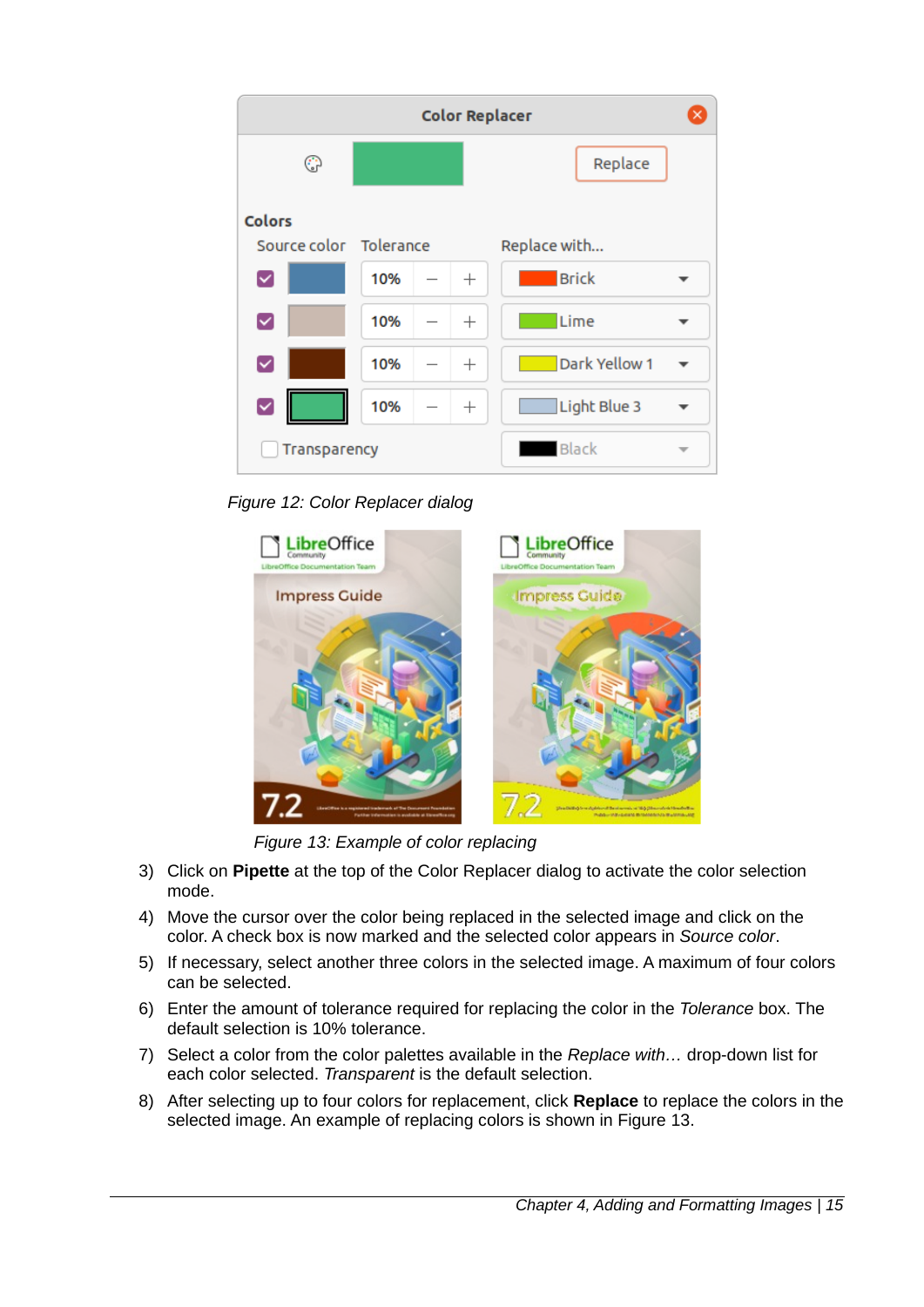9) There is no preview of the effect. If the result is not what is required, select **Edit > Undo** in the Menu bar and repeat the color replacement.

### **Note**

If the **Replace** button does not become active when replacing colors, then the file format of the image is not compatible with LibreOffice Impress.

# **Note**

Using **Color Replacer** replaces all occurrences of the *Source color* in the selected image.

# **Note**

The default selection of *Transparent* in *Replace with…* removes the selected color from the image and creates transparent areas in the image.

### <span id="page-15-2"></span>*Replacing transparent areas*

- 1) Select an embedded image to start using the Color Replacer.
- 2) Go to **Tools > Color Replacer** on the Menu bar to open the Color Replacer dialog.
- 3) Select *Transparency* in the Color Replacer dialog.
- 4) Select a color from the available color palettes in the drop-down list next to *Transparency*.
- 5) Click **Replace** to replace the transparent areas with the selected color.
- 6) There is no preview of the effect. If the result is not what is required, select **Edit > Undo** in the Menu bar and repeat the transparency replacement.

### <span id="page-15-1"></span>*Tolerance parameter*

The *Tolerance* parameter is used to set how much of the source color in an embedded image is replaced by another color.

- Replacing colors that are similar to the color being replaced, enter a low value for the tolerance parameter.
- Replacing a wider range of colors, enter a higher value for the tolerance parameter.

### <span id="page-15-0"></span>**Image transparency**

Specifies the transparency in an image. A percentage value of 0% is a fully opaque image and a percentage value of 100% is a fully transparent image. As with the gamma value of an image, increasing the transparency makes the image blend more smoothly into the background making any overlay text easier to read.

Click on **Transparency** on the Image toolbar and change the percentage value in the text box to adjust the image transparency. An example of adjusting the transparency percentage is shown in Figure [14.](#page-16-1)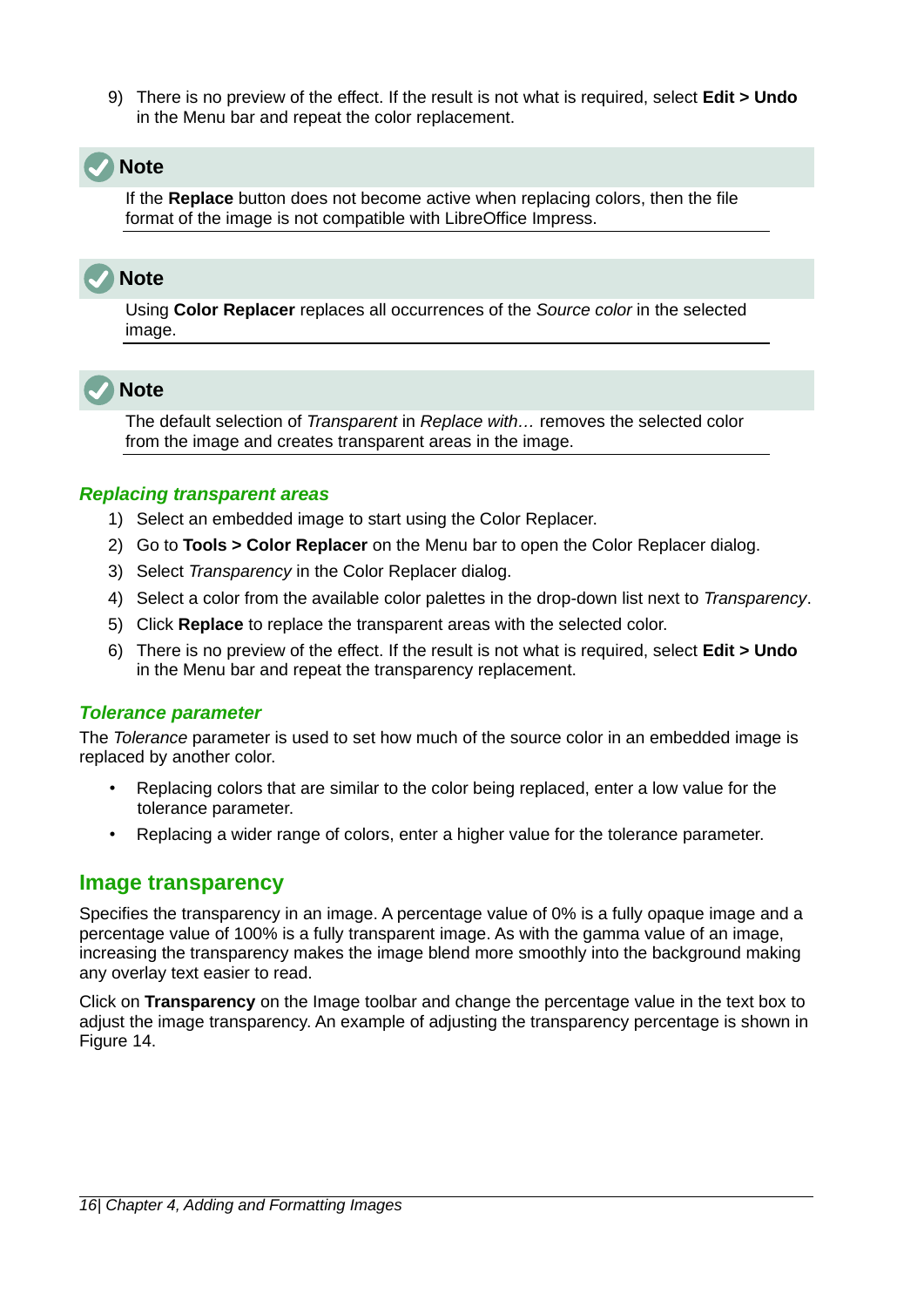

*Figure 14: Example of changing transparency percentage*

<span id="page-16-1"></span>

|                   |                                    | Area           | ⊠ |
|-------------------|------------------------------------|----------------|---|
| Shadow<br>Агеа    | <b>Transparency</b>                |                |   |
| <b>Properties</b> |                                    | <b>Preview</b> |   |
| V Use shadow      |                                    |                |   |
|                   |                                    |                |   |
|                   | ∩                                  |                |   |
|                   |                                    |                |   |
| Color:            | Red<br>▼                           |                |   |
| Distance:         | $0.60 \text{ cm}$<br>$^{+}$        |                |   |
| Blur:             | 0 <sub>pt</sub><br>$\! + \!\!\!\!$ |                |   |
| Transparency:     | 0%<br>$^{+}$                       |                |   |

<span id="page-16-2"></span>*Figure 15: Area dialog - Shadow page*

# <span id="page-16-0"></span>**Adjusting shadow settings**

Select an image, then click on **Shadow** on the Image toolbar to apply a shadow to the image. The shadow applied uses the settings from the **Shadow** page of the Area dialog (Figure [15](#page-16-2)). If a shadow is already applied to the image, clicking on **Shadow** removes the shadow from the image.

The preview box in the dialog shows how the shadow looks when the settings are adjusted and applied as follows:

- 1) Go to **Format > Object and Shape > Area** on the Menu bar to open the Area dialog.
- 2) Click on **Shadow** to open the **Shadow** page.
- 3) Select the option *Use shadow* in **Properties**.
- 4) Select the shadow position from one of nine positions for casting the shadow from the image.
- 5) Select a shadow color from the available color palettes in the *Color* drop-down list.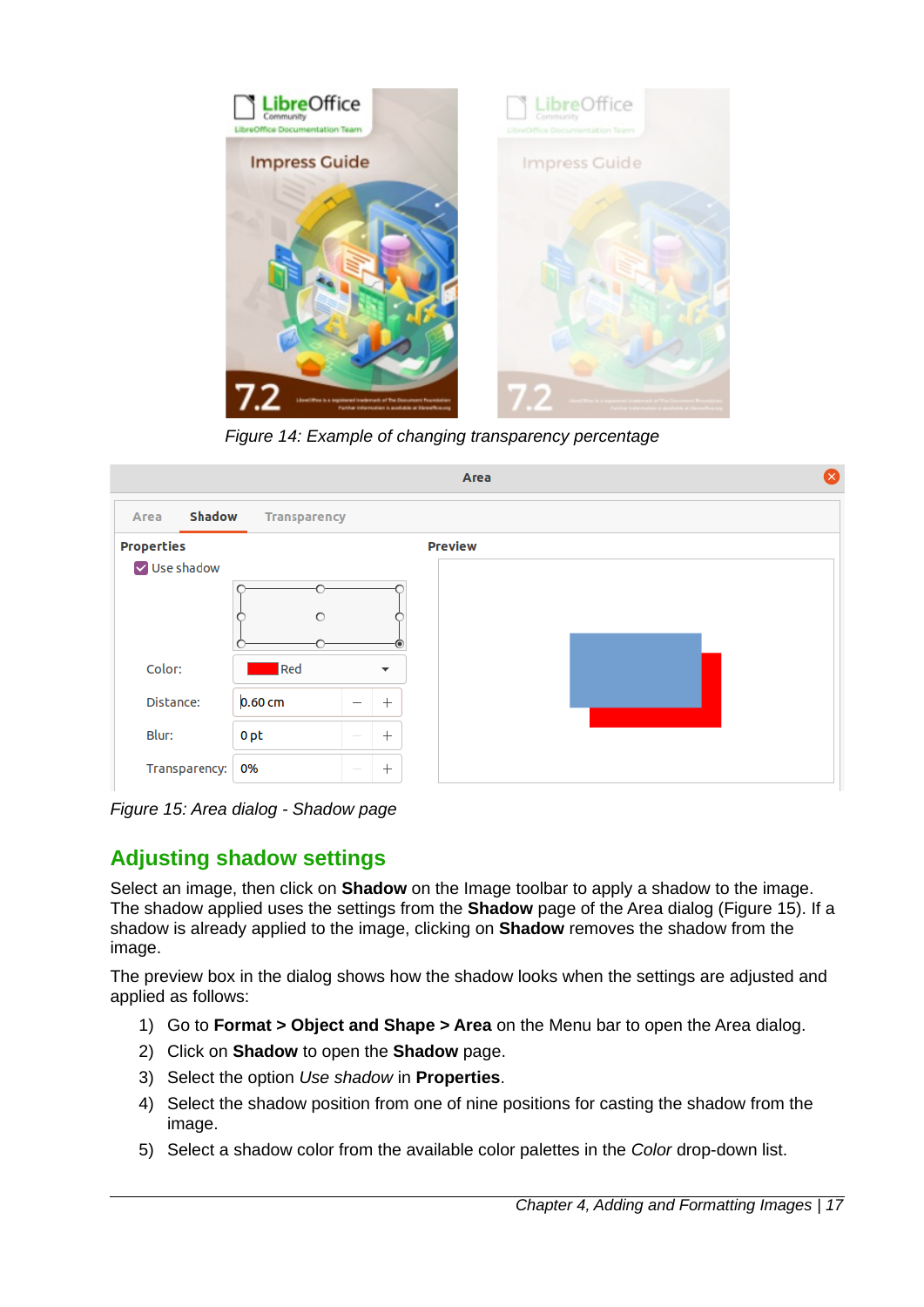- 6) Enter a distance for the shadow to be offset from the image in the *Distance* box.
- 7) Enter a value in the *Blur* box to create a softer look for the shadow. The higher the setting, the softer the shadow appears. Value of 0 (minimum), the shadow is sharp. The value of 150 (maximum), the shadow is at its softest.
- 8) Enter a percentage in the *Transparency* box. The value of 0% (minimum), the shadow is opaque. The value of 100% (maximum), the shadow is transparent.

### <span id="page-17-1"></span>**Cropping images**

In Impress, images can be cropped using a mouse or a dialog. Mouse cropping is easier, but dialog cropping provides more precise control.

#### <span id="page-17-0"></span>*Mouse cropping*

- 1) Select an image and use one of the following methods to put the image into cropping mode and crop marks appear around the image (Figure [16\)](#page-17-2):
	- Click **Crop Image** on the Image toolbar.
	- Go to **Format > Image > Crop** on the Menu bar.
	- Right click on the image and select **Crop** from the context menu.
- 2) Place the cursor over any of the crop marks and the cursor changes shape. Click, hold and drag the crop mark to crop the image.
	- Corner crop marks change width and height of an image.
	- Left and right crop marks change the width of an image.
	- Top and bottom crop marks change the height of an image.
- 3) Click outside the image to deactivate cropping mode.

### **Note**

Press and hold the *Shift* key, then click, hold and drag a crop mark to proportionally reduce width and height of the image at the same time. Release the hold before releasing the *Shift* key.

<span id="page-17-2"></span>

*Figure 16: Image cropping marks*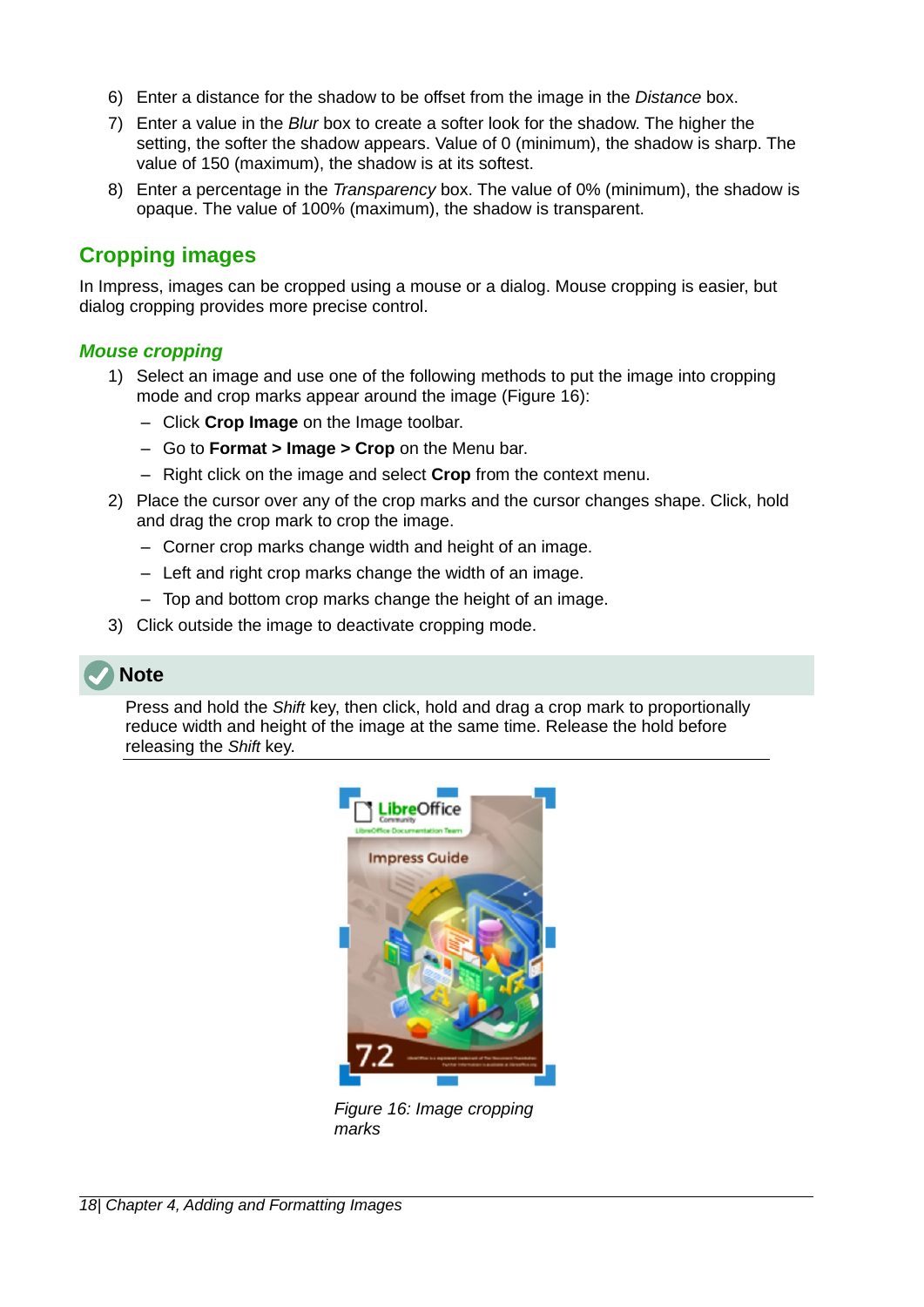|              |                    |        | Crop                       |                      |               |
|--------------|--------------------|--------|----------------------------|----------------------|---------------|
| Crop         |                    |        |                            |                      |               |
| Keep scale   |                    |        |                            |                      |               |
|              | Keep image size    |        |                            | LibreOffice          |               |
| Left:        | 0.00 <sub>cm</sub> | $^{+}$ |                            | <b>Impress Guide</b> |               |
| Right:       | 0.00cm             | $^{+}$ |                            |                      |               |
| Top:         | 0.00cm             | $^{+}$ |                            |                      |               |
| Bottom:      | 0.00cm             | $^{+}$ |                            | 7.2                  |               |
|              |                    |        | 20.99 cm×29.70 cm (26 PPI) |                      | Original Size |
| <b>Scale</b> |                    |        | <b>Image Size</b>          |                      |               |
| Width:       | 29%                | $^{+}$ | Width:                     | $6.00 \text{ cm}$    | $^{+}$        |
| Height:      | 29%                | $^{+}$ | Height:                    | 8.49 cm              | $\pm$         |
|              |                    |        |                            |                      |               |

<span id="page-18-2"></span><span id="page-18-1"></span>*Figure 17: Crop dialog*



*Figure 18: Example of cropping with Keep scale*



*Figure 19: Example of cropping with Keep image size*

### <span id="page-18-3"></span><span id="page-18-0"></span>*Dialog cropping*

- 1) Select an image and go to **Format > Image > Crop Dialog** on the Menu bar to open the Crop dialog (Figure [17](#page-18-2)).
- 2) Crop the image using the options given in the Crop dialog. A preview of the selected image and cropping results appear in the dialog.
- 3) Click **OK** to save the changes and close the dialog.

The Crop dialog has the following options:

- **Crop** adjusts the crop size and type of cropping for an image.
	- *Keep scale* maintains the original scale of the image when cropped. The size of the image changes to the cropped size (Figure [18\)](#page-18-1).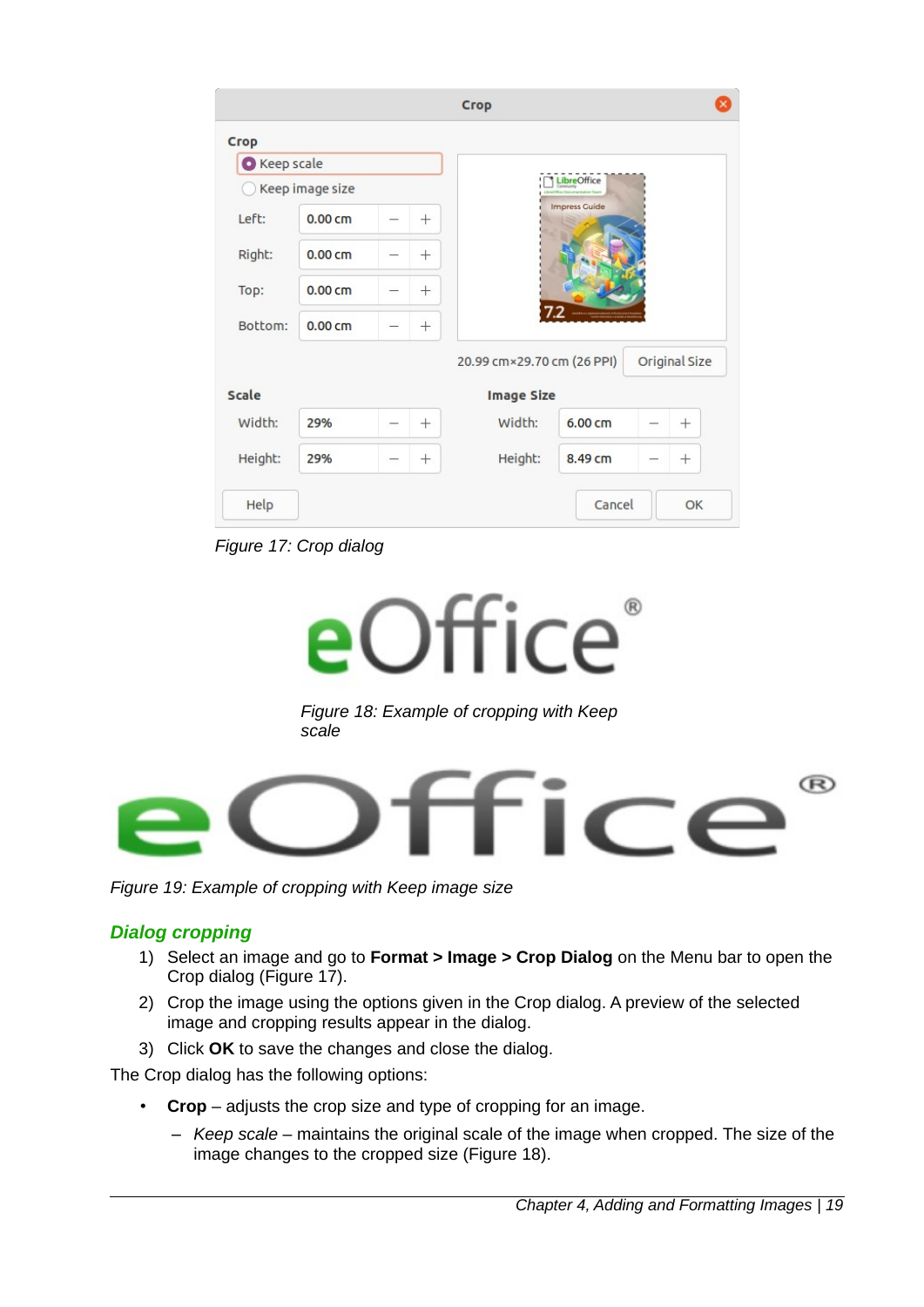- *Keep image size* maintains the original size of the image when cropped. The scale of the image changes (Figure [19](#page-18-3)). To reduce the scale of the graphic, select this option and enter negative values in the cropping boxes. To increase the scale of the graphic, enter positive values in the cropping boxes.
- *Left* if *Keep scale* is selected, enter a positive amount to trim the left edge of the image, or a negative amount to add white space to the left of the image. If *Keep image size* is selected, enter a positive amount to increase the horizontal scale of the image, or a negative amount to decrease the horizontal scale of the image.
- *Right* if *Keep scale* is selected, enter a positive amount to trim the right edge of the image, or a negative amount to add white space to the right of the image. If *Keep image size* is selected, enter a positive amount to increase the horizontal scale of the image, or a negative amount to decrease the horizontal scale of the image.
- *Top* if *Keep scale* is selected, enter a positive amount to trim the top of the image, or a negative amount to add white space above the image. If *Keep image size* is selected, enter a positive amount to increase the vertical scale of the image, or a negative amount to decrease the vertical scale of the image.
- *Bottom* if *Keep scale* is selected, enter a positive amount to trim the bottom of the image, or a negative amount to add white space below the image. If *Keep image size* is selected, enter a positive amount to increase the vertical scale of the image, or a negative amount to decrease the vertical scale of the image.
- **Scale** changes the scale of the selected image.
	- *Width* enter the width for the selected image as a percentage.
	- *Height* enter the height of the selected image as a percentage.
- **Image Size** changes the size of the selected image.
	- *Width* enter a width for the selected image.
	- *Height* enter a height for the selected image.
- **Original Size** returns the selected image to its original size.

### <span id="page-19-0"></span>**Deleting images**

Click on an image to display the selection handles and press the *Delete* or *Backspace* key.

# <span id="page-19-1"></span>**Creating image maps**

An image map defines areas of the image (called hotspots) associated with a URL (a web address or a file on the computer). Hotspots are the graphic equivalent of text hyperlinks. In Impress, clicking on a hotspot opens the linked page in the appropriate program (for example, default browser for HTML pages; LibreOffice Writer for ODT files; PDF viewer for PDF files).

Hotspots can be created in various shapes, such as rectangles, ellipses, and polygons, and several hotspots can be included in the same image. When clicking on a hotspot, the URL opens in a browser window or frame that has been specified. Also, text can be specified to appear when the cursor hovers over a hotspot.

Use the ImageMap dialog (Figure [20\)](#page-20-0) to create or edit a hotspot:

1) Select an image on a slide and go to **Tools > ImageMap** on the Menu bar and the ImageMap dialog opens. The main part of the dialog shows the selected image where hotspots will be defined.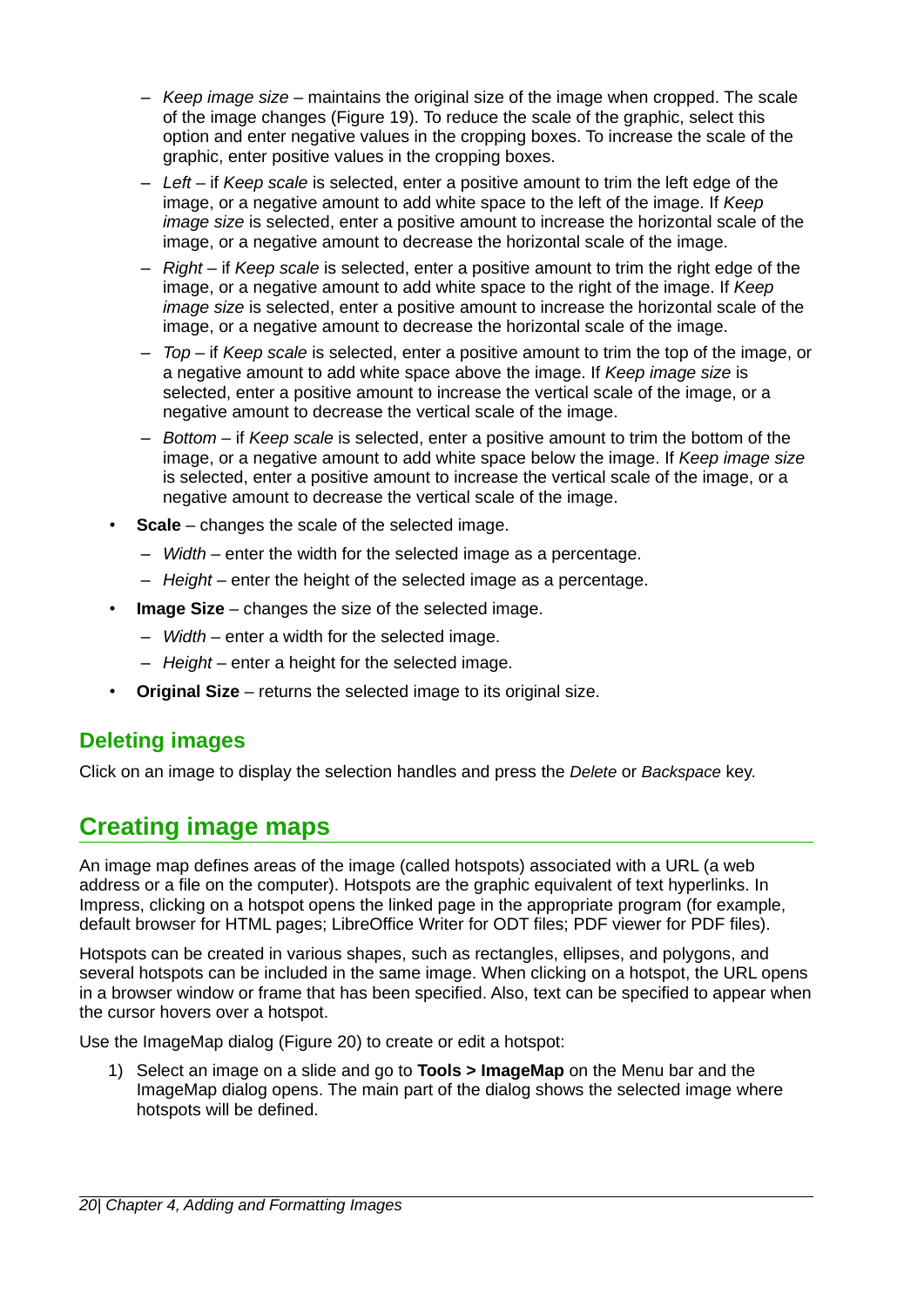| ▷        | $\mathbb{S}$<br>Close<br>Н            | $\overline{C_{\odot}}$ |
|----------|---------------------------------------|------------------------|
| Address: | http://www.libreoffice.org/           | ▼                      |
| Text:    | LibreOffice website<br>self<br>Frame: | ▼                      |
|          | $\circledR$<br><b>eOffice</b>         |                        |

<span id="page-20-0"></span>*Figure 20: ImageMap dialog*

- 2) Use the tools at the top of the dialog and the fields to define hotspots and their links.
- 3) Click on **Apply** to apply the settings.
- 4) When finished, click on **Save** to save the image map to a file and open a file browser.
- 5) Navigate to the folder where the image map is going to be saved and enter a name for the image map.
- 6) Click on **Save** and the file browser closes.
- 7) Click on **Close** to close the ImageMap dialog.

The tools available in the ImageMap dialog are as follows:

- **Apply** applies any changes made.
- **Open** opens a file browser window for navigating to a folder where an image map has been saved.
- **Save** opens a file browser window for navigating to a folder where the image map is to be saved.
- **Close** closes the Image Map dialog. A confirmation window opens asking for confirmation of what happens to any changes that have been made.
- **Select** used to select a hotspot that has been created on an image.
- **Rectangle**, **Ellipse**, **Polygon** and **FreeForm Polygon** drawing tools for hotspot shapes. These tools work in exactly the same way as the corresponding tools in the Drawing toolbar. For more information see Chapter 5, Managing Graphic Objects.
- **Edit Points**, **Move Points**, **Insert Points**, **Delete Points** advanced editing tools to manipulate the shape of a polygon hotspot. Select **Edit Points** first to activate the other points tools.